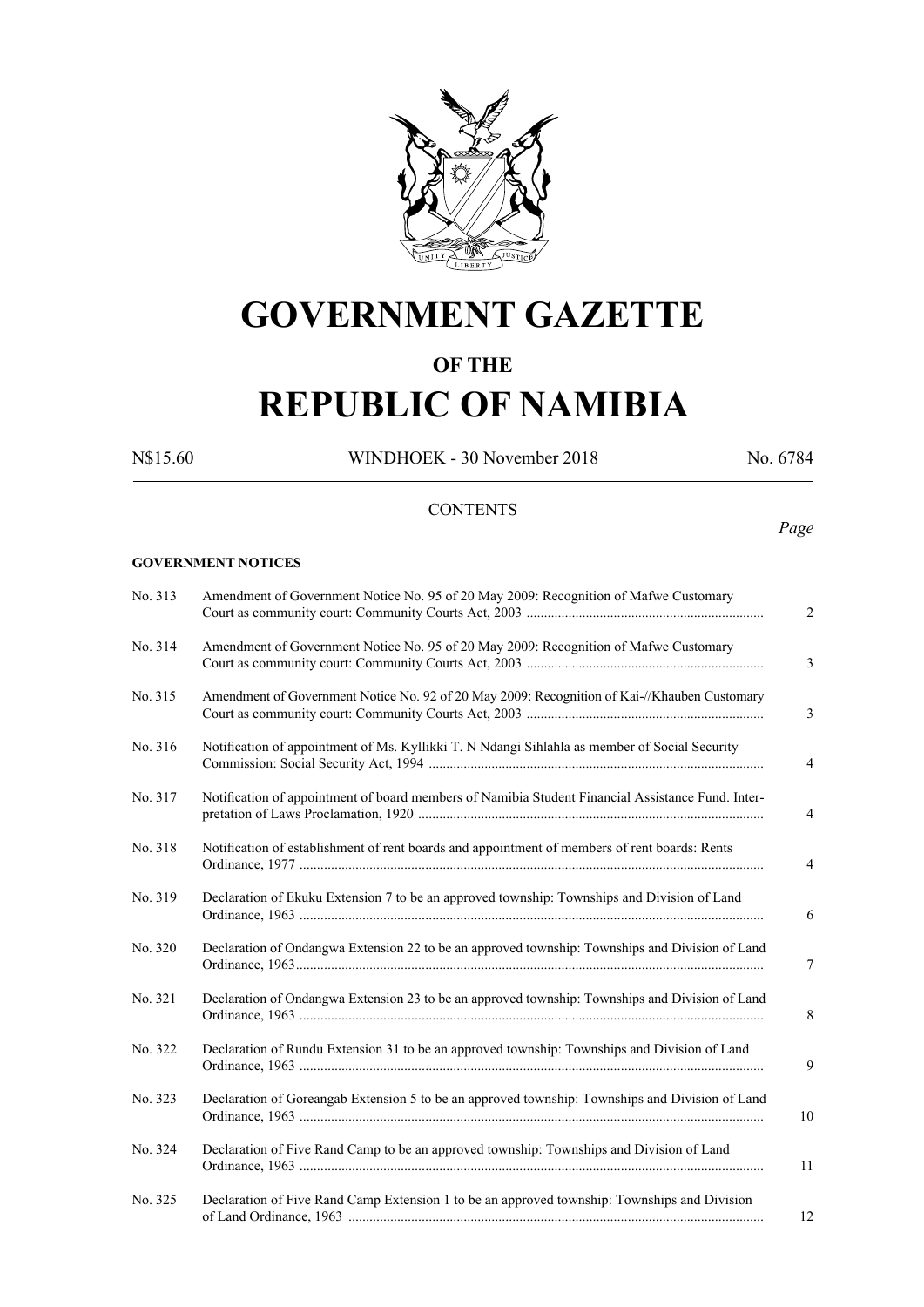| No. 326 | Declaration of Uis Extension 3 to be an approved township: Townships and Division of Land<br>13               |
|---------|---------------------------------------------------------------------------------------------------------------|
| No. 327 | Declaration of Aranos Extension 5 to be an approved township: Townships and Division of Land<br>14            |
| No. 328 | Declaration of Aranos Extension 6 to be an approved township: Townships and Division of Land<br>15            |
| No. 329 | Declaration of Keetmanshoop Extension 3 to be an approved township: Townships and Division of<br>16           |
| No. 330 | Declaration of Khoaeb Extension 3 to be an approved township: Townships and Division of Land<br>17            |
| No. 331 | Declaration of Kaisosi Extension 10 to be an approved township: Townships and Division of Land<br>18          |
| No. 332 | Proposal that main road 72 be reclassified as a trunk road (number 15/2): Districts of Grootfontein and<br>19 |
| No. 333 | Application that district road (number 458) be proclaimed: District Keetmanshoop<br>20                        |
| No. 334 | Calling for representations in opposition to applications made to Minerals Ancillary Rights Com-<br>21        |
|         | <b>GENERAL NOTICES</b>                                                                                        |
| No. 675 | 23                                                                                                            |
| No. 676 | 24                                                                                                            |
| No. 677 | Public enquiry notice on the setting, establishing and issue of Namibian Standards including their full<br>24 |
| No. 678 | Permanent closure of Portion A of Erf 3738, Katutura, Barug Street as public open space<br>25                 |
| No. 679 | Bank of Namibia: Statement of Assets and Liabilities as at close of business on 31 October 2018<br>25         |

## **Government Notices**

#### **MINISTRY OF JUSTICE**

No. 313 2018

#### AMENDMENT OF GOVERNMENT NOTICE NO. 95 OF 20 MAY 2009: RECOGNITION OF MAFWE CUSTOMARY COURT AS COMMUNITY COURT: COMMUNITY COURTS ACT, 2003

In terms of section 8(1) of the Community Courts Act, 2003 (Act No. 10 of 2003), I amend Government Notice No. 95 of 20 May 2009 by the deletion of the name S. M. Limbo from Part III of the Schedule.

 $\overline{\phantom{a}}$  , where  $\overline{\phantom{a}}$ 

**S. SHANGHALA MINISTER OF JUSTICE** Windhoek, 31 October 2018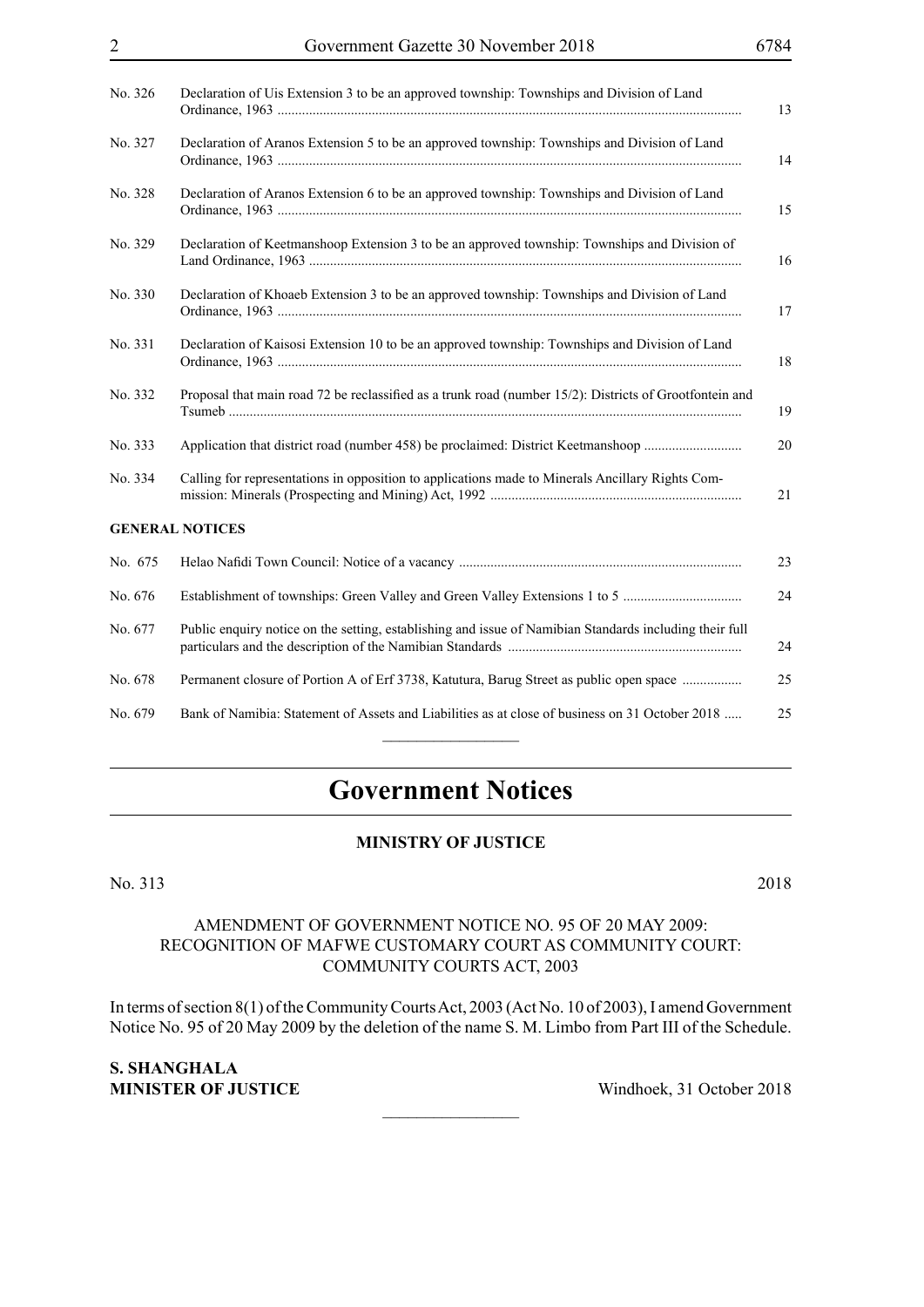#### **MINISTRY OF JUSTICE**

#### No. 314 2018

#### AMENDMENT OF GOVERNMENT NOTICE NO. 95 OF 20 MAY 2009: RECOGNITION OF MAFWE CUSTOMARY COURT AS COMMUNITY COURT: COMMUNITY COURTS ACT, 2003

In terms of section 8(1) of the Community Courts Act, 2003 (Act No. 10 of 2003), I amend Government Notice No. 95 of 20 May 2009 by the -

- (a) deletion of the following names from Part III of the Schedule:
	- (i) Albert Sitamulaho Mubyana
	- (ii) Someli Mombela Limbo
- (b) addition of the following names to Part III of the Schedule:
	- (i) Wamui Richard Limbindo
	- (ii) Vincent Zakia Kakuwe
	- (iii) Christopher Bahike Mawaya
	- (iv) Beatrice Namasiku Muyatwa.

# **S. SHANGHALA**

**MINISTER OF JUSTICE** Windhoek, 31 October 2018

### **MINISTRY OF JUSTICE**

 $\overline{\phantom{a}}$  , where  $\overline{\phantom{a}}$ 

No. 315 2018

### AMENDMENT OF GOVERNMENT NOTICE NO. 92 OF 20 MAY 2009: RECOGNITION OF KAI-//KHAUBEN CUSTOMARY COURT AS COMMUNITY COURT: COMMUNITY COURTS ACT, 2003

In terms of section 8(1) of the Community Courts Act, 2003 (Act No. 10 of 2003), I amend Government Notice No. 92 of 20 May 2009 by the substitution for Part III of the following part:

"PART III

#### PERSONS APPOINTED AS JUSTICES IN TERMS OF SECTION 8(1) OF THE ACT

 $\overline{\phantom{a}}$  , where  $\overline{\phantom{a}}$ 

- 1. Nikkel Links
- 2. Amon Efraem Boois
- 3. Andries Kurt /Gariseb
- 4. Patricia Gurubes".

**S. SHANGHALA**

**MINISTER OF JUSTICE** Windhoek, 1 November 2018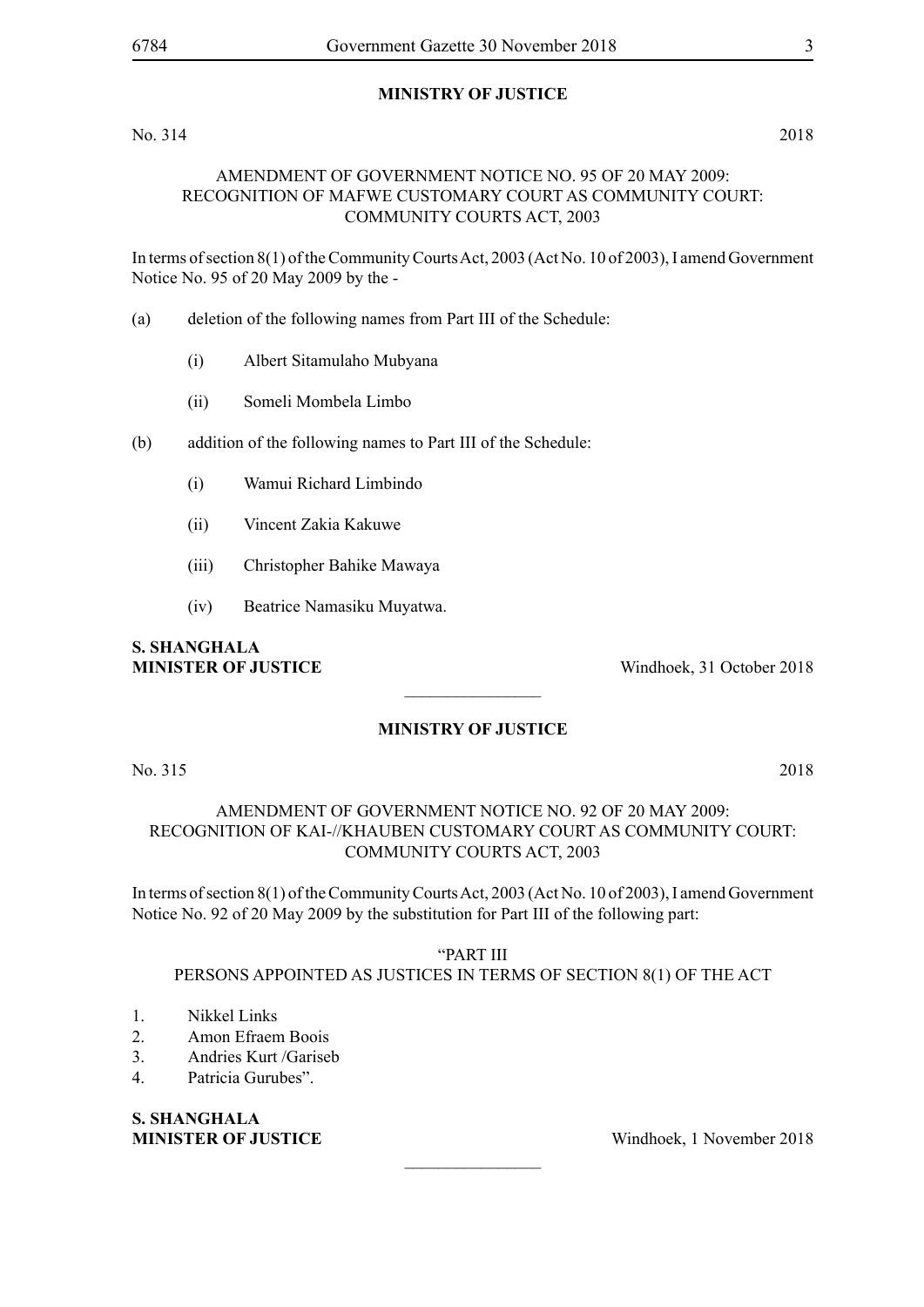#### **MINISTRY OF LABOUR, INDUSTRIAL RELATIONS AND EMPLOYMENT CREATION**

No. 316 2018

NOTIFICATION OF APPOINTMENT OF MS. KYLLIKKI T. N. NDANGI SIHLAHLA AS MEMBER OF SOCIAL SECURITY COMMISSION: SOCIAL SECURITY ACT, 1994

In terms of subsection (5) of section 4 of the Social Security Act, 1994 (Act No. 34 of 1994), I give notice that I have, under subsection (1) of that section, appointed Ms. Kyllikki Taina Niita Ndangi Sihlahla as a member of the Social Security Commission for a period commencing 1 November 2018 to 31 December 2020.

#### **e. nghimtina MINISTER OF LABOUR, INDUSTRIAL RELATIONS AND EMPLOYMENT CREATION** Windhoek, 9 November 2018

#### **MINISTRY OF HIGHER EDUCATION**

 $\overline{\phantom{a}}$  , where  $\overline{\phantom{a}}$ 

No. 317 2018

NOTIFICATION OF APPOINTMENT OF BOARD MEMBERS OF NAMIBIA STUDENTS FINANCIAL ASSISTANCE FUND: INTERPRETATION OF LAWS PROCLAMATION, 1920

In terms of section 13 of the Interpretation of Laws Proclamation, 1920 (Proclamation No. 37 of 1920), I give notice that I have, under section 6(1) and 6(2) of the Namibia Students Financial Assistance Fund Act, 2000 (Act No. 26 of 2000), appointed the persons whose names appear in Column 1 of the Schedule to serve as members of the Board of Namibia Students Financial Assistance Fund for a period of three years with effect from the dates indicated in Column 3 of the Schedule.

#### **SCHEDULE**

|                  | Column 1                     | Column <sub>2</sub>         | Column 3        |
|------------------|------------------------------|-----------------------------|-----------------|
|                  | Mr. Jerome Mutumba           | Member / Chairperson        | 17 January 2018 |
| $\overline{2}$ . | Dr. Christina Swart-Opperman | Member / Deputy-Chairperson | 17 January 2018 |
| 3.               | Dr. Isak Neema               | Member                      | 17 January 2018 |
| 4.               | Mr. Stephan U. Tjiuoro       | Member                      | 17 January 2018 |
| 5.               | Ms. Adda K. Angula           | Member                      | 18 October 2018 |
| 6.               | Ms. Tulimeke Munyika         | Additional member           | 17 January 2018 |

#### **DR. I. KANDJII-MURANGI MINISTER OF HIGHER EDUCATION** Windhoek, 6 November 2018

#### **MINISTRY OF INDUSTRIALISATION, TRADE AND SME DEVELOPMENT**

 $\overline{\phantom{a}}$  , where  $\overline{\phantom{a}}$ 

No. 318 2018

#### NOTICE OF ESTABLISHMENT OF RENT BOARDS AND APPOINTMENT OF MEMBERS OF RENT BOARDS: RENTS ORDINANCE, 1977

In terms of subsection (2) of section 2 of the Rents Ordinance, 1977 (Ordinance No. 13 of 1977), I give notice that I have -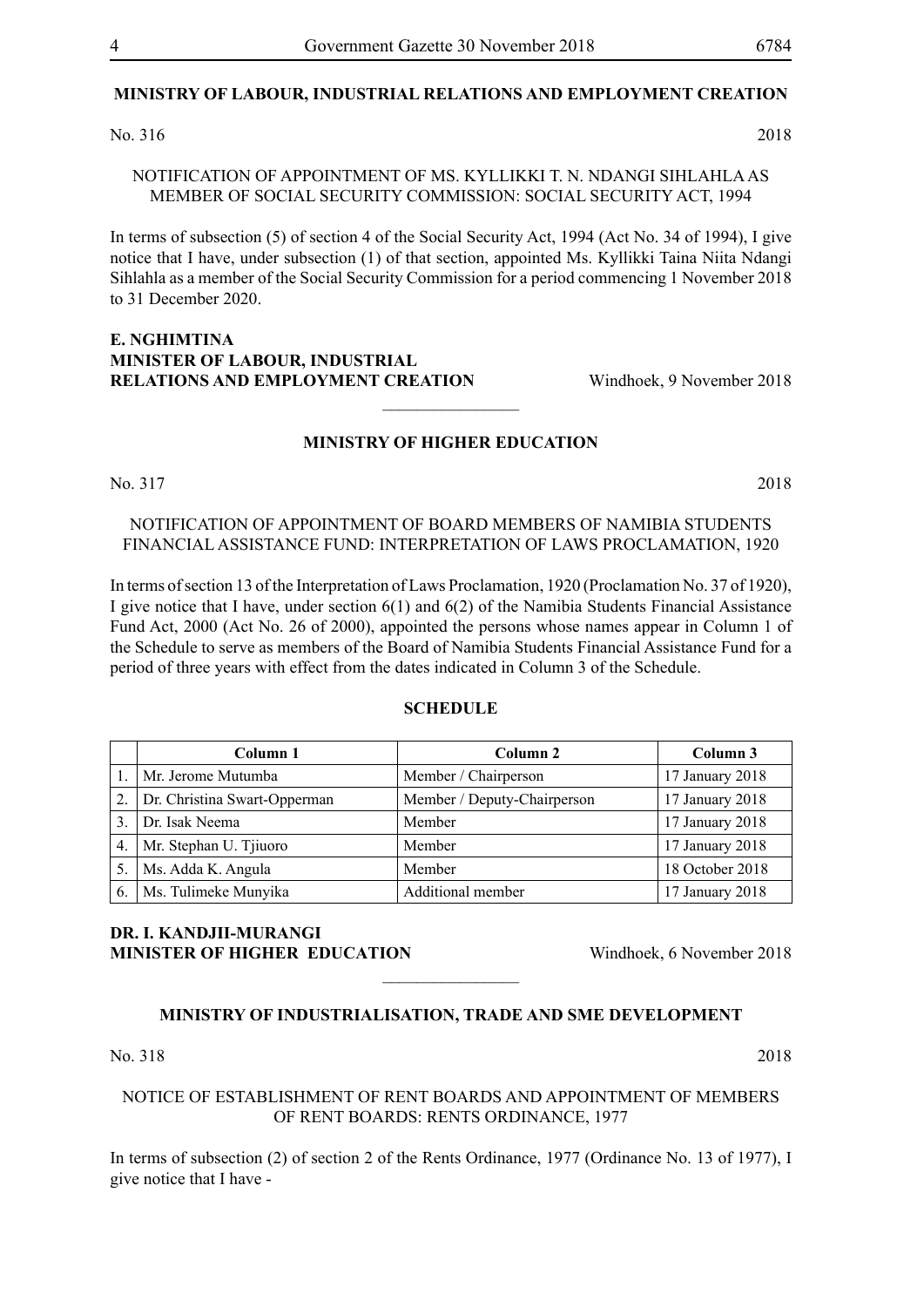- (a) in terms of subsection (1) of that section established rent boards for the areas listed in Column 1 of the Schedule; and
- (b) under section 3(1) of that Ordinance appointed the persons listed in Column 2 of the Schedule as members of the respective rent boards, for a period of three years with effect from the date mentioned in Column 3 of that Schedule.

#### **T. TWEYA Minister OF IndustrialiSation, Trade AND SME DEVELOPMENT** Windhoek, 14 November 2018

| Column 1                            | Column <sub>2</sub>                                       | Column 3         |
|-------------------------------------|-----------------------------------------------------------|------------------|
| Area                                | <b>Members</b>                                            |                  |
| Oshana Region                       | 1. Mr. Mikka Namweya (Magistrate) - Chairperson           | 12 November 2018 |
|                                     | 2. Mr. Werner Iita - Vice-Chairperson                     | 12 November 2018 |
|                                     | 3. Mr. Immanuel N. Nuuyoma - Member                       | 12 November 2018 |
|                                     | 4. Ms. Martha Kaulwa - Member                             | 12 November 2018 |
|                                     | 5. Mr. Lukas Matati Josua - Member                        | 12 November 2018 |
|                                     |                                                           |                  |
| Kavango East Region                 | 1. Ms. Hellen Panduleni Olaiya (Magistrate) - Chairperson | 12 November 2018 |
|                                     | 2. Mr. Sikongo Gideon Haihambo - Vice-Chairperson         | 12 November 2018 |
|                                     | 3. Mr. Anselm Marunga - Member                            | 12 November 2018 |
|                                     | 4. Ms. Katrina Kamina - Member                            | 12 November 2018 |
|                                     | 5. Mr. Kristian S. Shindendere - Member                   | 12 November 2018 |
|                                     |                                                           |                  |
| Erongo Region<br>(Swakopmund)       | 1. Ms. Conchita Olivier (Magistrate) - Chairperson        | 12 November 2018 |
|                                     | 2. Mr. Marco P.C. Swarts - Vice-Chairperson               | 12 November 2018 |
|                                     | 3. Ms. Sara-Leigh Elago - Member                          | 12 November 2018 |
|                                     | 4. Ms. J. Nembungu - Member                               | 12 November 2018 |
|                                     | 5. Mr. Knowledge W.N. Ipinge - Member                     | 12 November 2018 |
|                                     |                                                           |                  |
| Erongo Region<br>(Walvis Bay)       | 1. Ms. Vicky Nicolaidis (Magistrate) - Chairperson        | 12 November 2018 |
|                                     | 2. Mr. Muronga Haingura - Vice-Chairperson                | 12 November 2018 |
|                                     | 3. Mr. Manfred Likoro - Member                            | 12 November 2018 |
|                                     | 4. Mr. Moses Weyulu - Member                              | 12 November 2018 |
|                                     | 5. Mr. Andre G.E. Von Broen - Member                      | 12 November 2018 |
|                                     |                                                           |                  |
| Khomas Region<br>(City of Windhoek) | 1. Ms. Ingrid Lerato Unengu (Magistrate) - Chairperson    | 12 November 2018 |
|                                     | 2. Mr. Fillemon N. Hambuda - Vice-Chairperson             | 12 November 2018 |
|                                     | 3. Mr. Brown Mutrifa - Member                             | 12 November 2018 |
|                                     | 4. Ms. Otillie Nalulu - Member                            | 12 November 2018 |
|                                     | 5. Mr. Dimbulukeni S.H. Nauyoma - Member                  | 12 November 2018 |

 $\frac{1}{2}$ 

#### **SCHEDULE**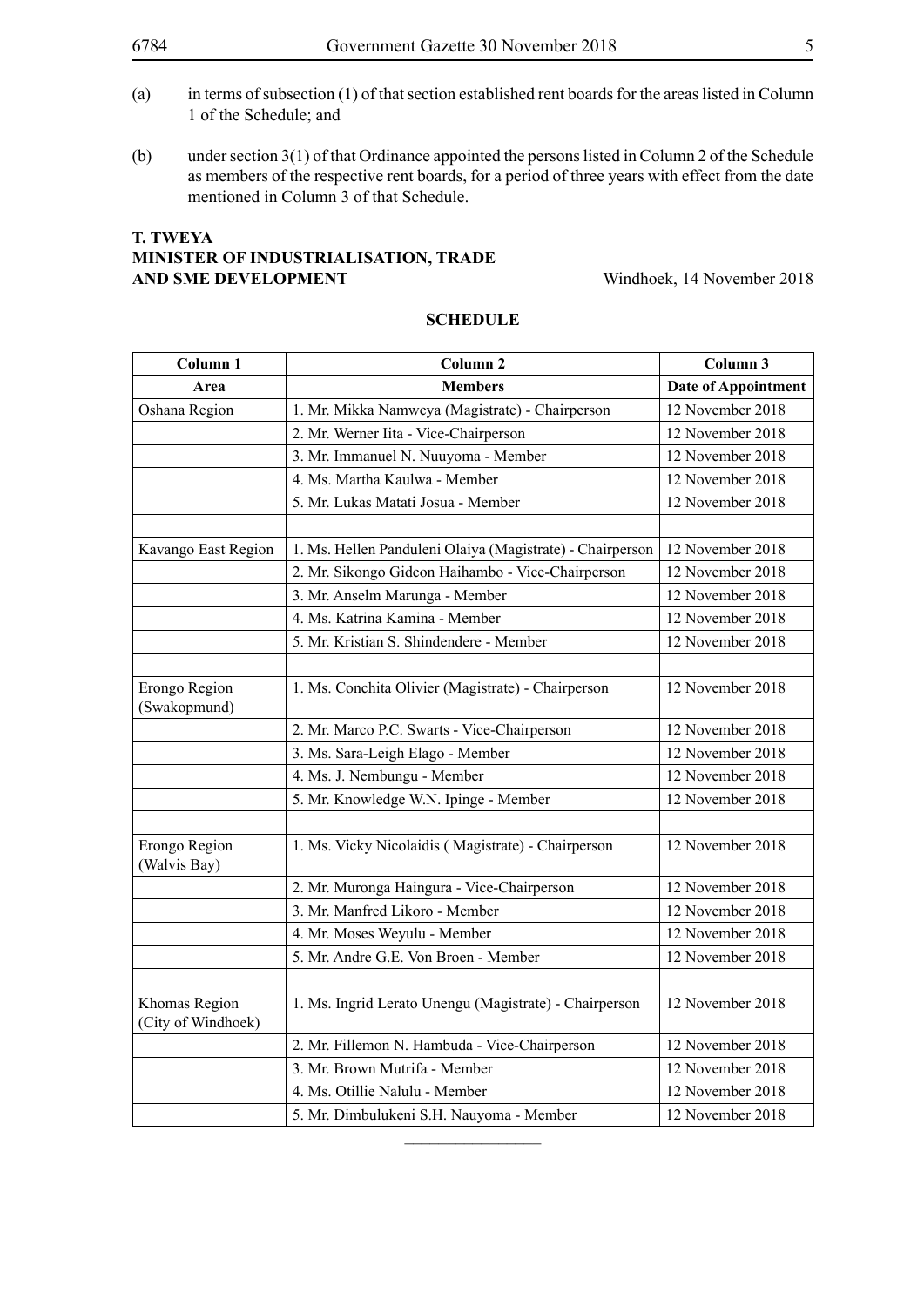No. 319 2018

#### DECLARATION OF EKUKU EXTENSION 7 TO BE AN APPROVED TOWNSHIP: TOWNSHIPS AND DIVISION OF LAND ORDINANCE, 1963

In terms of Section 13 of the Townships and Division of Land Ordinance, 1963 (Ordinance No. 11 of 1963), I -

- (a) declare the area situated on Portion 69 of the Farm Oshakati Town and Townlands No. 880, Registration Division "A" in the Oshana Region as indicated by General Plan No. A305 (SG. No. A 778/2016) to be an approved township; and
- (b) set forth in the Schedule the conditions subject to which the application for permission to establish the township concerned has been granted.

#### **DR. P. MUSHELENGA MINISTER OF URBAN AND RURAL DEVELOPMENT** Windhoek, 19 November 2018

#### **SCHEDULE**

#### **1. Name of township:**

The township is called Ekuku Extension 7.

#### **2. Composition of township:**

The township comprises of 309 erven numbered 1965 to 2273 as indicated on General Plan No. A305 (SG. No. A 778/2016).

#### **3. Reservation of erven:**

Erven 2272 to 2273 are reserved for the Local Authority for public open spaces.

#### **4. Conditions of title:**

- (1) The following conditions must be registered in favour of the Local Authority against the title deeds of all erven, except Erf 2001 and the erven referred to in paragraph 3:
	- (a) The erf must be used or occupied for purposes which are in accordance with, and the use or occupation of the erf must at all times be subject to, the provisions of the Oshakati Town Planning Scheme prepared and approved in terms of the Town Planning Ordinance, 1954 (Ordinance No. 18 of 1954).
	- (b) The building value of the main building, including the outbuilding to be erected on the erf, must be at least four times the prevailing valuation of the erf.
- (2) The following condition must in addition to those mentioned in subparagraph (1) must be registered in favour of the Local Authority against the title deed of Erf 2001:

 $\frac{1}{2}$ 

The building value of the main building, including the outbuildings, to be erected on the erf must be at least equal to the prevailing valuation of the Erf.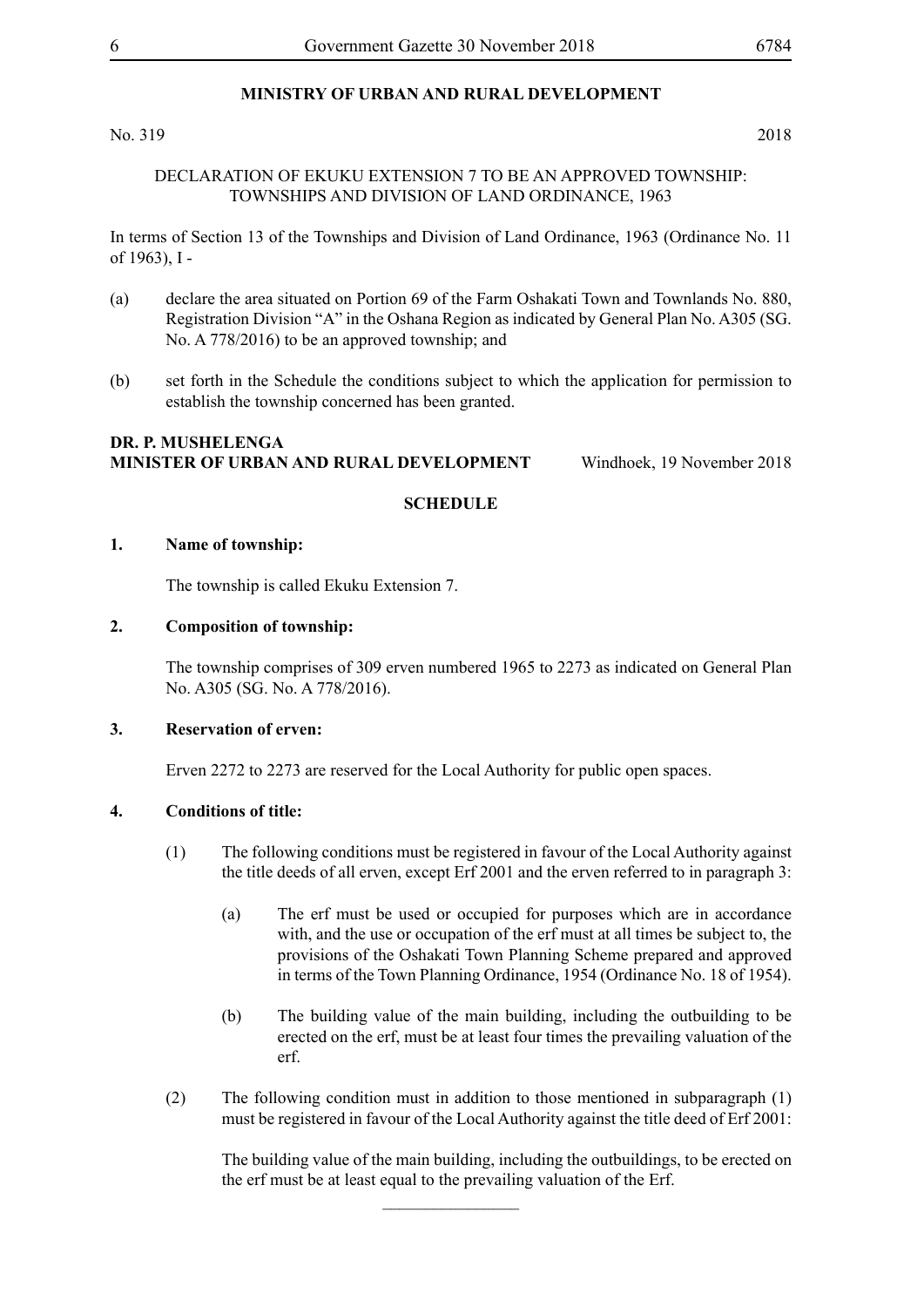No. 320 2018

#### DECLARATION OF ONDANGWA EXTENSION 22 TO BE AN APPROVED TOWNSHIP: TOWNSHIPS AND DIVISION OF LAND ORDINANCE, 1963

In terms of section 13 of the Townships and Division of Land Ordinance, 1963 (Ordinance No. 11 of 1963), I -

- (a) declare the area being the subdivision of Portion 47, of the Farm Ondangwa Town and Townlands No. 882, situated in the town area of Ondangwa, Registration Division "A" in the Oshana Region, as represented by the General Plan No. A 327 (S.G No. A772/2015), to be an approved township; and
- (b) set out in the Schedule the conditions subject to which the application for permission to establish the township concerned has been granted.

#### **DR. P. MUSHELENGA MINISTER OF URBAN AND RURAL DEVELOPMENT** Windhoek, 19 November 2018

#### **SCHEDULE**

#### **1. Name of township:**

The township is called Ondangwa Extension 22.

#### **2. Composition of township:**

The township comprises 381 erven numbered 5881 to 6261 and the remainder streets as indicated on General Plan A327 (S.G No. A772/2015).

#### **3. Reservation of erven:**

The following erven are reserved for the Local Authority:

- (a) Erf 5911 for cemetery purposes; and
- (b) Erf 6249 to 6261 for public open spaces purposes.

#### **4. Conditions of title:**

The following conditions must be registered in favour of the Local Authority against the title deeds of all erven except the erven referred to in paragraph 3:

- (a) The erf must only be used or occupied for purposes which are in accordance with, and the use or occupation of the erf must at all times be subject to, the provisions of the Ondangwa Town Planning Scheme prepared and approved in terms of the Town Planning Ordinance, 1954 (Ordinance No. 18 of 1954).
- (b) The building value of the erf including the outbuilding to be erected on the erf must be four times the prevailing valuation of the erf.

 $\overline{\phantom{a}}$  , where  $\overline{\phantom{a}}$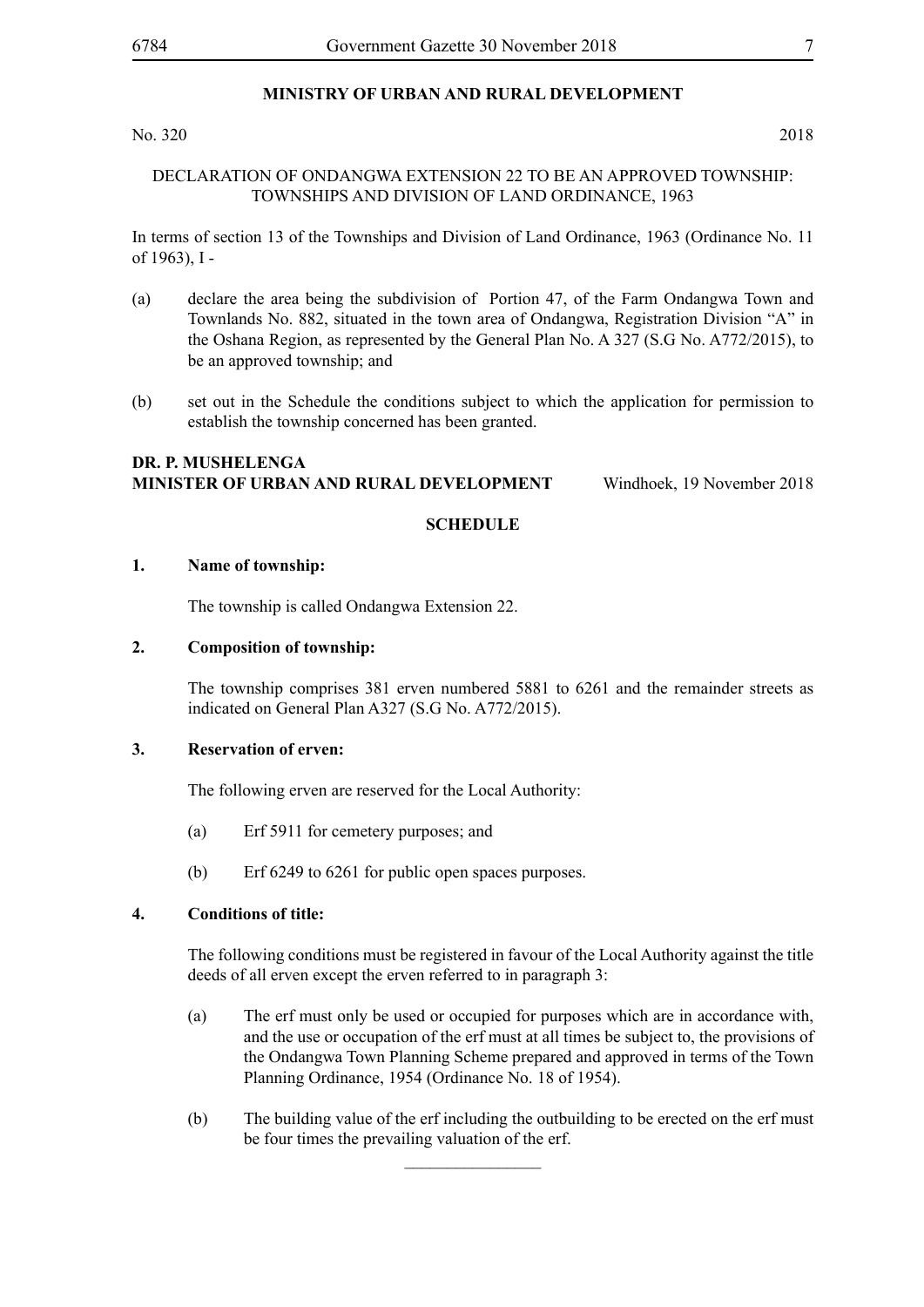No. 321 2018

DECLARATION OF ONDANGWA EXTENSION 23 TO BE AN APPROVED TOWNSHIP: TOWNSHIPS AND DIVISION OF LAND ORDINANCE, 1963

In terms of section 13 of the Townships and Division of Land Ordinance, 1963 (Ordinance No. 11 of 1963), I -

- (a) declare the area being the subdivision of Portion 48, of the Farm Ondangwa Town and Townlands No. 882, situated in the town area of Ondangwa, Registration Division "A" in the Oshana Region, as represented by the General Plan No. A 328 (S.G No. A810/2015), to be an approved township; and
- (b) set out in the Schedule the conditions subject to which the application for permission to establish the township concerned has been granted.

#### **DR. P. MUSHELENGA MINISTER OF URBAN AND RURAL DEVELOPMENT** Windhoek, 19 November 2018

#### **SCHEDULE**

#### **1. Name of township:**

The township is called Ondangwa Extension 23.

#### **2. Composition of township:**

The township comprises 366 erven numbered 6262 to 6627 and the remainder streets as indicated on General Plan A328 (S.G No. A810/2015).

#### **3. Reservation of erven:**

- (1) Erven 6469 and 6521 are reserved for the State for educational purposes.
- (2) The following erven are reserved for the Local Authority:
	- (a) Erf 6345 for civic purposes; and
	- (b) Erf 6613 to 6627 for public open spaces purposes.

#### **4. Conditions of title:**

The following conditions must be registered in favour of the Local Authority against the title deeds of all erven except the erven referred to in paragraph 3:

- (a) The erf must only be used or occupied for purposes which are in accordance with, and the use or occupation of the erf must at all times be subject to, the provisions of the Ondangwa Town Planning Scheme prepared and approved in terms of the Town Planning Ordinance, 1954 (Ordinance No. 18 of 1954).
- (b) The building value of the erf including the outbuilding to be erected on the erf must be four times the prevailing valuation of the erf.

 $\frac{1}{2}$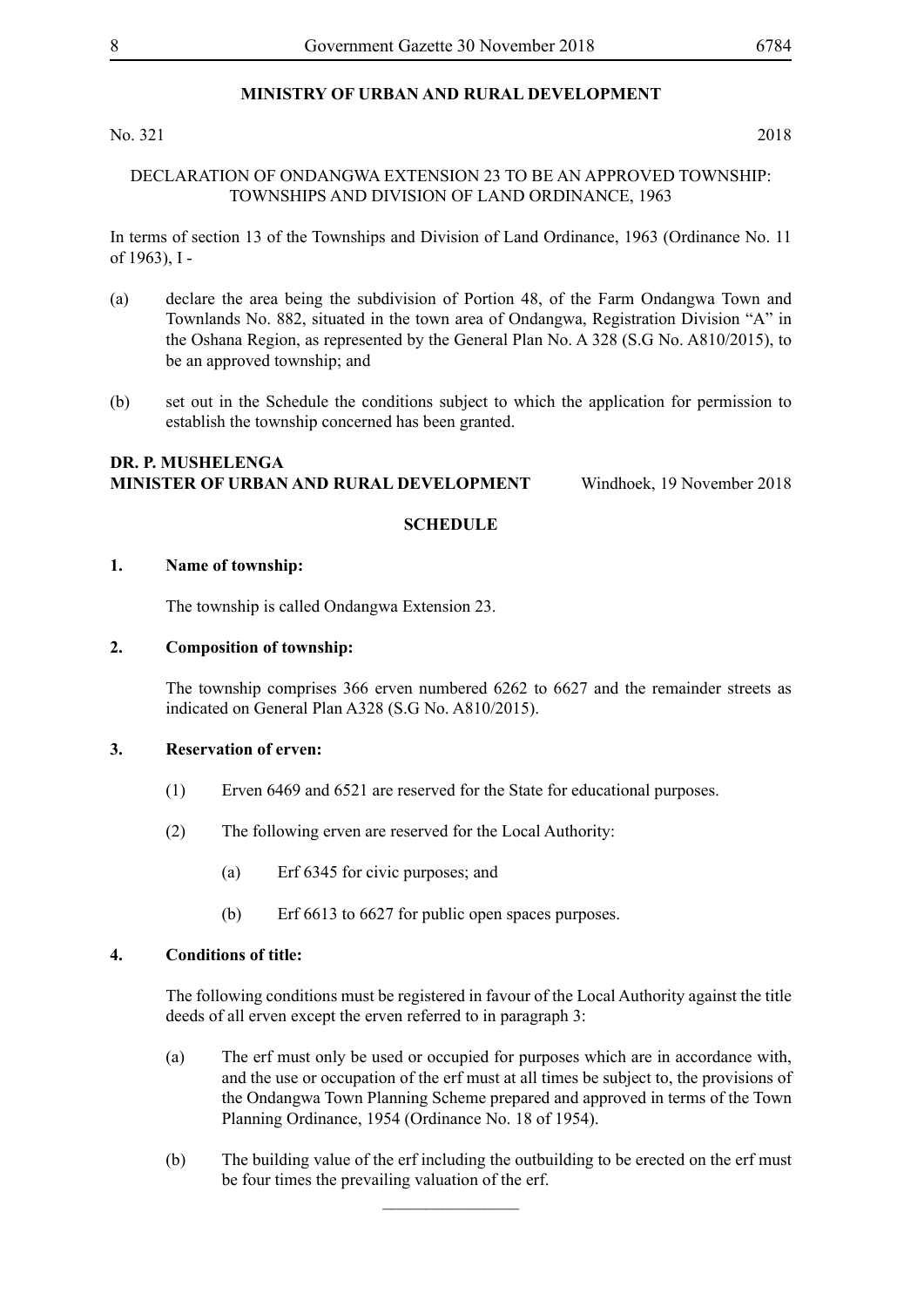#### No. 322 2018

#### DECLARATION OF RUNDU EXTENSION 31 TO BE AN APPROVED TOWNSHIP: TOWNSHIPS AND DIVISION OF LAND ORDINANCE, 1963

In terms of Section 13 of the Townships and Division of Land Ordinance, 1963 (Ordinance No. 11 of 1963), I -

- (a) declare the area, situated on Portion 130 of the Farm Rundu Townlands No. 1329, Registration Division "B" Kavango East Region, as indicated on the General Plan B335 (S.G No. A731/2016) to be an approved township; and
- (b) set out in the Schedule the conditions subject to which the application for permission to establish the township concerned has been granted.

#### **DR. P. MUSHELENGA MINISTER OF URBAN AND RURAL DEVELOPMENT** Windhoek, 19 November 2018

#### **SCHEDULE**

#### **1. Name of township:**

The township is called Rundu Extension 31.

#### **2. Composition of township:**

The township comprises 303 erven numbered 9119 to 9421 and the remainder streets as indicated on General Plan B335.

#### **3. Reservation of erven:**

- (a) Erf 9138 is reserved for the State for general administrative purposes; and
- (b) Erven 9411 to 9421 is reserved for the local authority for public open spaces.

#### **4. Conditions of title:**

The following conditions must be registered in favour of the local authority against the title deeds of all erven, except the erven referred to in paragraph 3:

- (a) The erf must only be used or occupied for purposes which are in accordance with and the use or occupation of the erf must at all times be subject to the provisions of the Rundu Town Planning Scheme prepared and approved in terms of the Town Planning Ordinance, 1954 (Ordinance No. 18 of 1954); and
- (b) The building value of the main building, including the outbuildings, to be erected on the erf, must be at least four times the prevailing valuation of the erf.

 $\frac{1}{2}$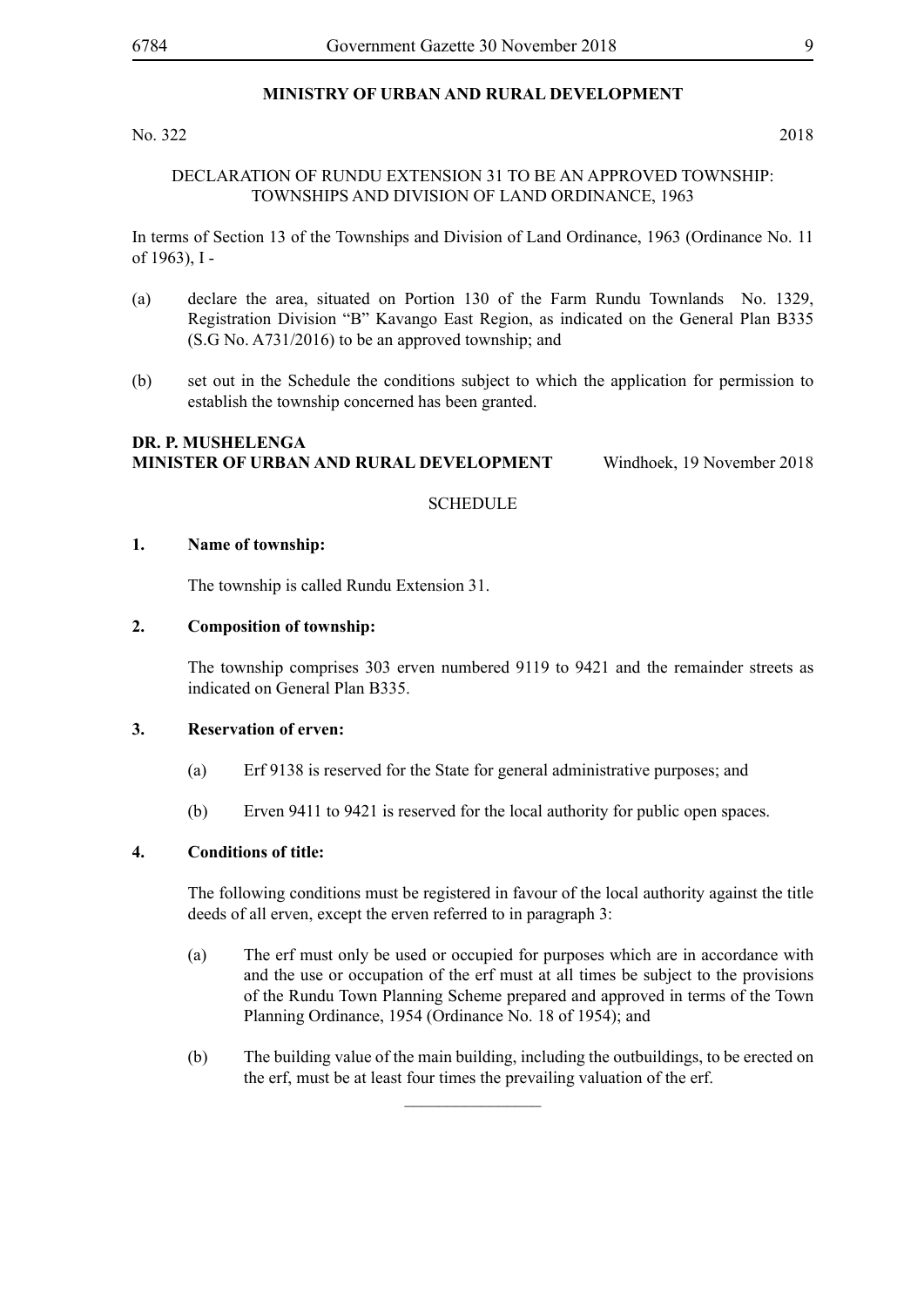No. 323 2018

#### DECLARATION OF GOREANGAB EXTENSION 5 TO BE AN APPROVED TOWNSHIP: TOWNSHIPS AND DIVISION OF LAND ORDINANCE, 1963

In terms of section 13 of the Townships and Division of Land Ordinance, 1963 (Ordinance No. 11 of 1963), I -

- (a) declare the area situated on Erf 3379, Goreangab Extension 4, Registration Division "K" in the Khomas Region , as indicated on the General Plan No. K475 (SG. No. A 526/2017) to be an approved township; and
- (b) set forth in the Schedule the conditions subject to which the application for permission to establish the township concerned has been granted.

#### **DR. P. MUSHELENGA MINISTER OF URBAN AND RURAL DEVELOPMENT** Windhoek, 19 November 2018

#### **SCHEDULE**

#### **1. Name of township:**

The township is called Goreangab Extension 5.

#### **2. Composition of township:**

The township compromises of 307 erven numbered 3435 to 3741 and the remainder streets as indicated on General Plan No. K475 (SG. No. A 526/2017).

#### **3. Reservation of erven:**

The following erven are reserved for the Local Authority:

- (1) Erf 3732 is reserved for general administrative purposes; and
- (2) Erven 3734 to 3741 are reserved for public open spaces.

#### **4. Conditions of title:**

(1) The following conditions must be registered in favour of the Local Authority against the title deeds of all erven, except the erven referred to in paragraph 3:

The erf must be used or occupied for purposes which are in accordance with, and the use or occupation of the erf must at all times be subject to, the provisions of the Windhoek Town Planning Scheme prepared and approved in terms of the Town Planning Ordinance, 1954 (Ordinance No. 18 of 1954).

(2) The following conditions must be registered in favour of the Local Authority against the title deeds of Erven 3435 to 3731:

 $\frac{1}{2}$ 

The building value of the main building, including the outbuilding to be erected on the erf, must be at least four times the prevailing valuation of the erf.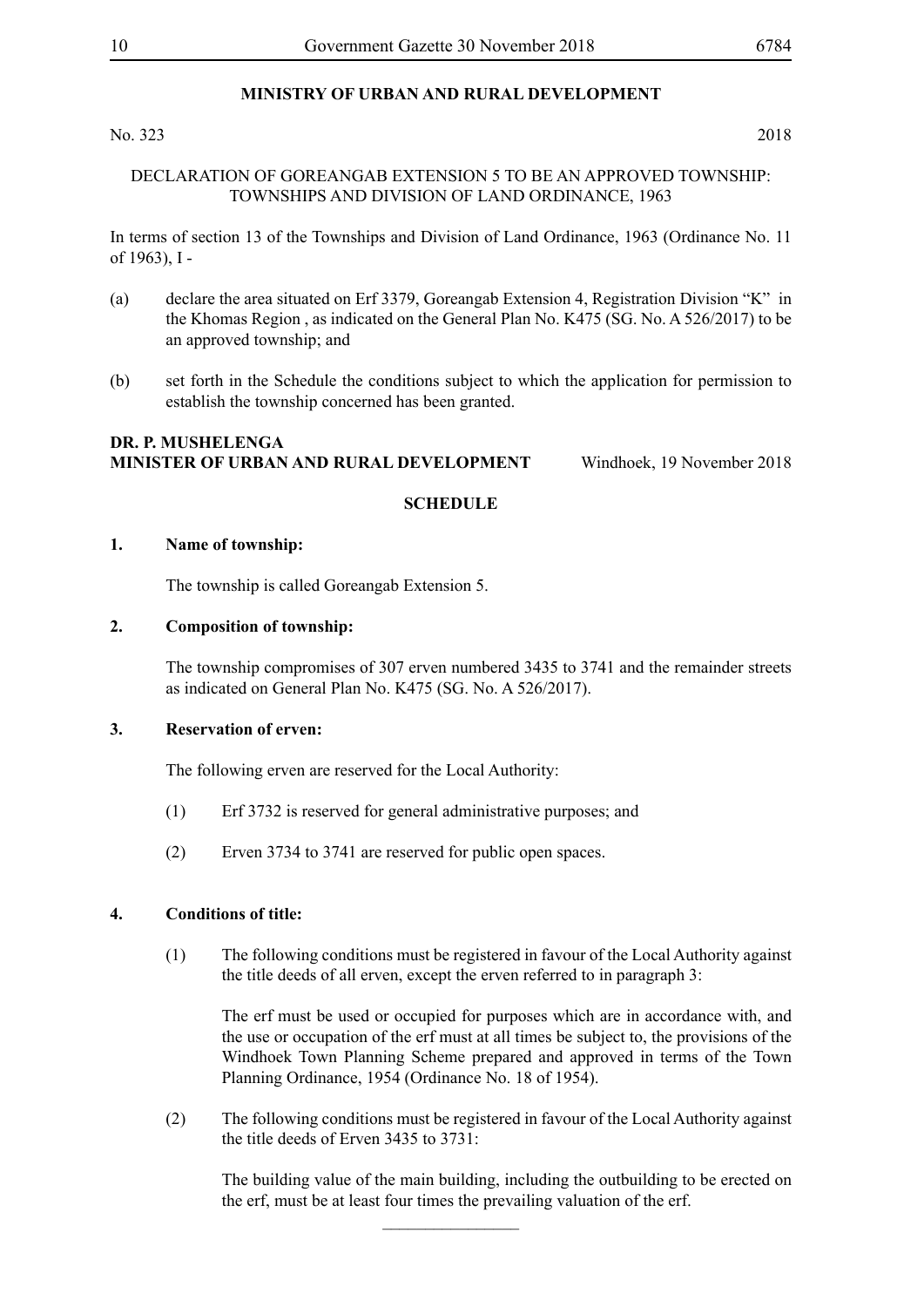#### No. 324 2018

#### DECLARATION OF FIVE RAND CAMP TO BE AN APPROVED TOWNSHIP: TOWNSHIPS AND DIVISION OF LAND ORDINANCE, 1963

In terms of section 13 of the Townships and Division of Land Ordinance, 1963 (Ordinance No. 11 of 1963), I -

- (a) declare the area situated on Portion 1 of Farm Okahandja Townlands No.338, Registration Division "J" in Otjozondjupa Region as indicated on General Plan No. J89 (SG. No. A 855/2005) to be an approved township; and
- (b) set forth in the Schedule the conditions subject to which the application for permission to establish the township concerned has been granted.

#### **DR. P. MUSHELENGA MINISTER OF URBAN AND RURAL DEVELOPMENT** Windhoek, 19 November 2018

#### **SCHEDULE**

#### **1. Name of township:**

The township is called Five Rand Camp.

#### **2. Composition of township:**

The township comprises of 293 erven numbered 1 to 293 and the remainder streets as indicated on General Plan No. J89 ( SG. No. A855/2005)

#### **3. Reservation of erven:**

- (1) The following erven are reserved for the State:
	- (a) Erven 27 and 211 are reserved for general administrative purposes;
	- (b) Erf 38 is reserved for educational purposes.
- (2) The following erven are reserved for the Local Authority:
	- (a) Erven 35, 141, 158, 227 and 287 are reserved for general administrative purposes.
	- (b) Erven 18, 19, 37 and 61 are reserved for public open space purposes.

#### **4. Conditions of title:**

The following condition shall be registered in favour of the Local Authority against the title deeds of all erven, except the erven referred to in paragraph 3:

(a) The erf must only be used or occupied for purposes which are in accordance with, and the use or occupation of the erf must at all times be subject to, the provisions of the Okahandja Town Planning Scheme prepared and approved in terms of the Town Planning Ordinance, 1954 (Ordinance No. 18 of 1954); and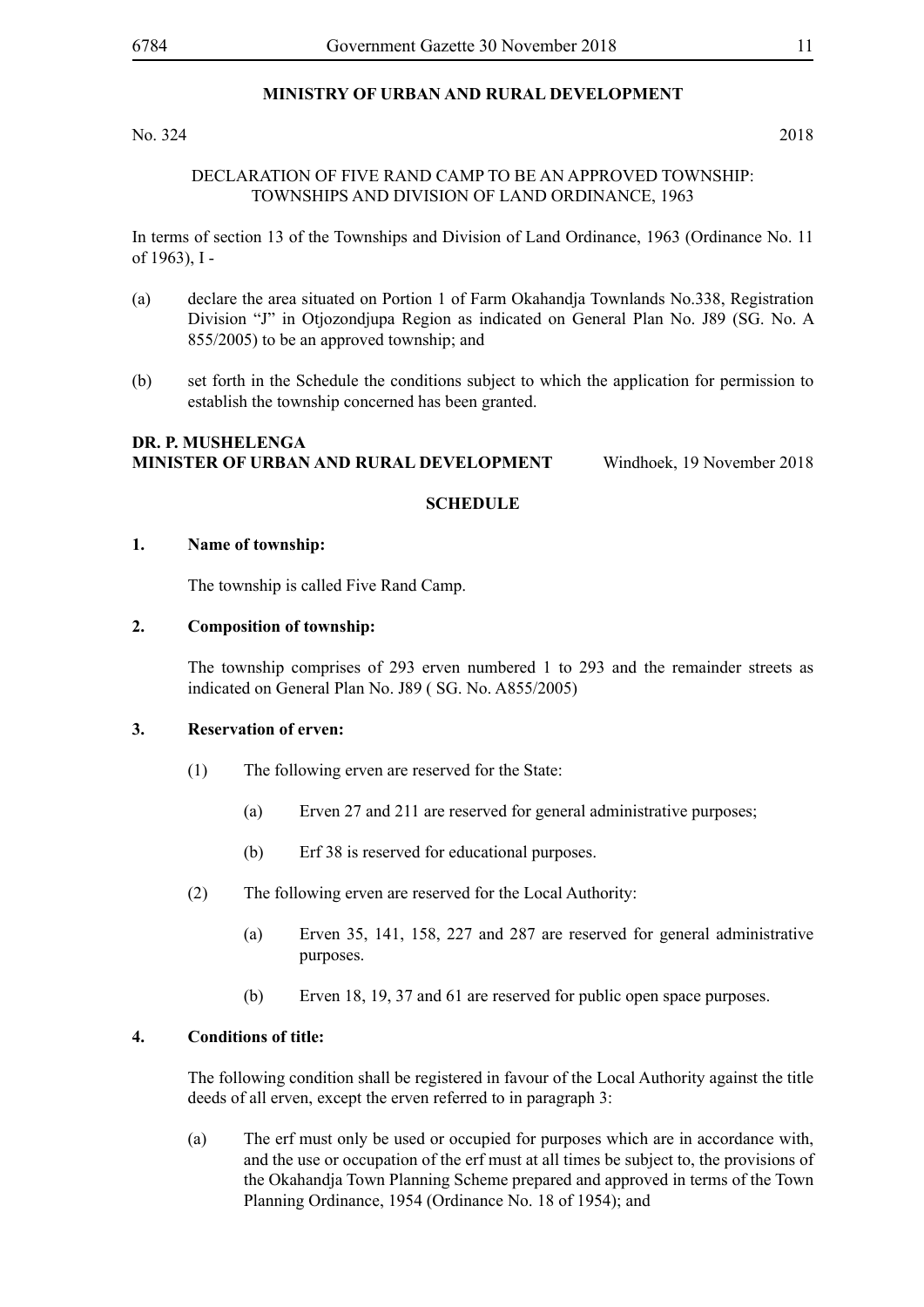(b) The building value of the main building, including the outbuildings, to be erected on the erf, must be at least two times the prevailing valuation of the erf.

#### **MINISTRY OF URBAN AND RURAL DEVELOPMENT**

 $\overline{\phantom{a}}$  , where  $\overline{\phantom{a}}$ 

No. 325 2018

DECLARATION OF FIVE RAND CAMP EXTENSION 1 TO BE AN APPROVED TOWNSHIP: TOWNSHIPS AND DIVISION OF LAND ORDINANCE, 1963

In terms of section 13 of the Townships and Division of Land Ordinance, 1963 (Ordinance No. 11 of 1963), I -

- (a) declare the area situated on the Remainder of Farm Okahandja Townlands No. 338 in the Registration Division "J" in the Otjozondjupa Region, as indicated on the General Plan No. J90 (SG. No. A1/2012) to be an approved township; and
- (b) set forth in the Schedule the conditions subject to which the application for permission to establish the township concerned has been granted.

#### **DR. P. MUSHELENGA MINISTER OF URBAN AND RURAL DEVELOPMENT** Windhoek, 19 November 2018

#### **SCHEDULE**

#### **1. Name of township:**

The township is called Five Rand Camp Extension 1.

#### **2. Composition of township:**

The township comprises of 276 erven numbered 294 to 569 and the remainder streets as indicated on General Plan J90 (SG. No. A1/2012).

#### **3. Reservation of erven:**

The following erven are reserved for the Local Authority:

- (a) Erf 543 is reserved for cemetery purposes.
- (b) Erf 544 is reserved for street purposes.
- (c) Erven 561 to 569 are reserved for public open space purposes.

#### **4. Conditions of title:**

The following conditions must be registered in favour of the Local Authority against the title deeds of all erven except the erven referred to in paragraph 3:

(a) The erf must only be used or occupied for purposes which are in accordance with, and the use or occupation of the erf must at all times be subject to, the provisions of the Okahandja Town Planning Scheme prepared and approved in terms of the Town Planning Ordinance, 1954 (Ordinance No. 18 of 1954).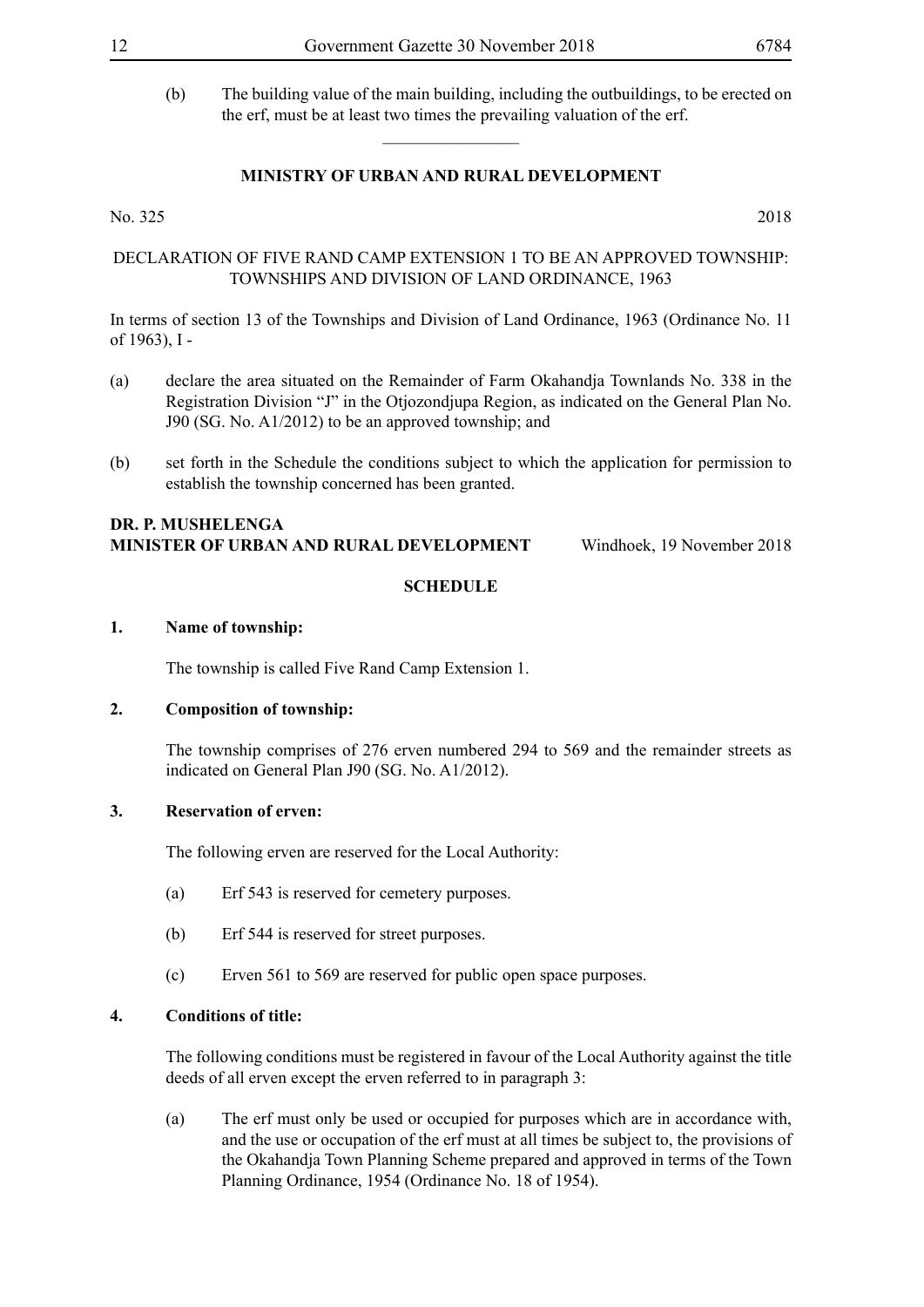(b) the building value of the main building, including the outbuildings, to be erected on the erf, must be at least four times the prevailing valuation of the erf.

#### **MINISTRY OF URBAN AND RURAL DEVELOPMENT**

 $\overline{\phantom{a}}$  , where  $\overline{\phantom{a}}$ 

No. 326 2018

#### DECLARATION OF UIS EXTENSION 3 TO BE AN APPROVED TOWNSHIP: TOWNSHIPS AND DIVISION OF LAND ORDINANCE, 1963

In terms of section 13 of the Townships and Division of Land Ordinance, 1963 (Ordinance No. 11 of 1963), I -

- (a) declare the area situated on the Remainder of Erf 115 Uis, Registration Division "C" and represented by General Plan No. C83, SG. No. A203/2018, to be an approved township; and
- (b) set forth in the Schedule the conditions subject to which the application for permission to establish the township concerned has been granted.

#### **DR. P. MUSHELENGA MINISTER OF URBAN AND RURAL DEVELOPMENT** Windhoek, 19 November 2018

#### **SCHEDULE**

#### **1. Name of township**:

The township is called Uis Extension 3.

#### **2. Composition of township**:

The township comprises 153 erven numbered 716 to 868 and the remainder streets as indicated on General Plan No.C83.

#### **3. Reservation of erven**:

Erven 861 to 868 are reserved for local authority, for public open space purposes.

#### **4. Conditions of title**:

- (1) The following conditions must be registered in favour of the local authority against the title deeds of all erven, except the erven referred to in paragraph 3:
	- (a) There must be no obstruction or deviation of any natural course of storm water over the erf without the written approval of the local authority.
	- (b) The erf is subject to reservation by the local authority of the right of access and use, without compensation, of the area three meters parallel with any boundary of such erf, for the construction and maintenance of local authority services in respect of water, sewerage, drainage, electricity and gas, which right includes the right to place on such erf temporarily any material that may be excavated during any operation on the erf or any adjacent erf.
	- (c) If the erf has more than one street frontage, access to the erf must be from the street determined by the local authority.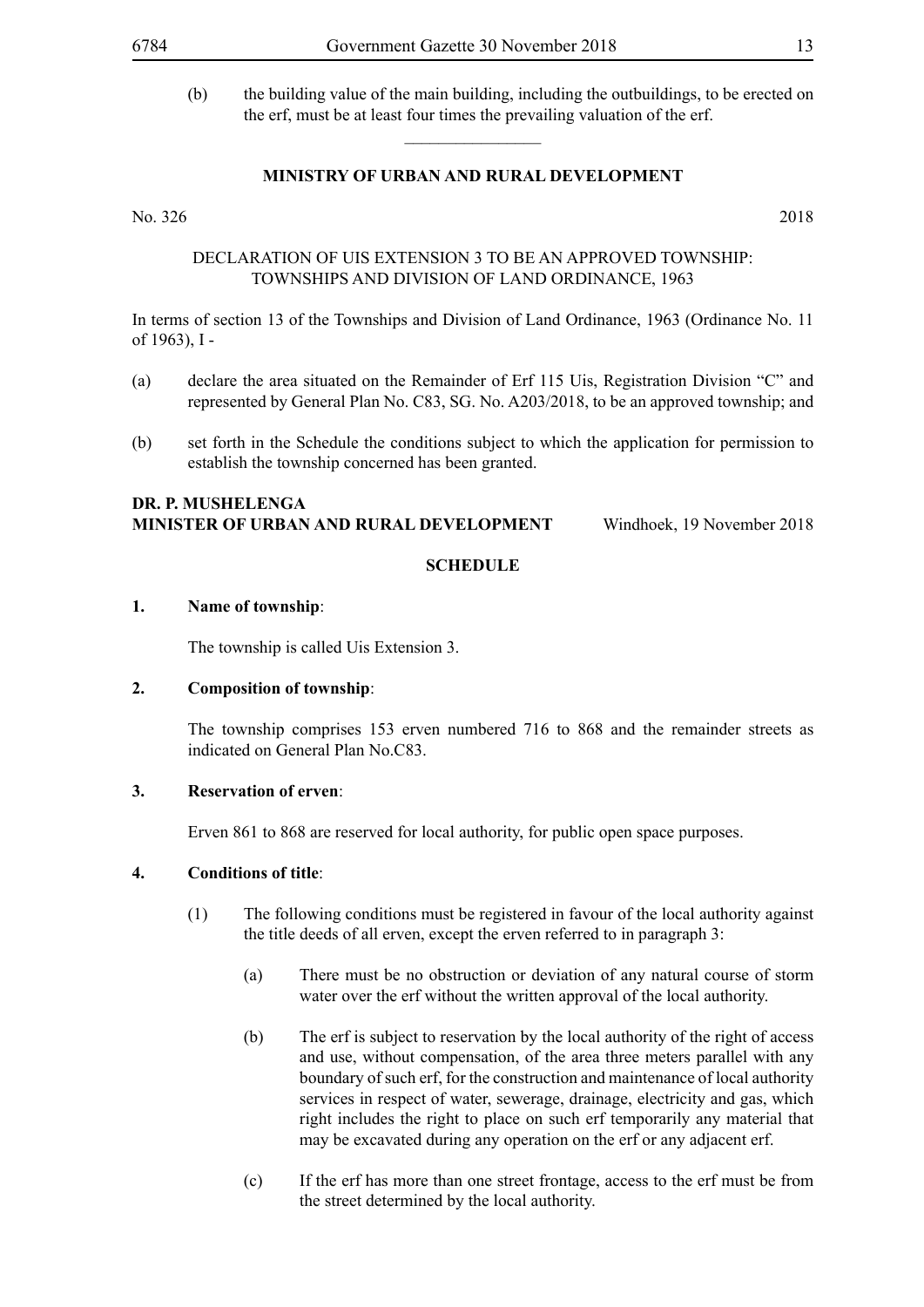- (d) Offensive trade may not be established or conducted on the erf and "offensive trade" means any of the businesses, trades, works or establishments mentioned in the Village Management Board Area Walvis Bay: Offensive Trade Regulations: Regulations Relating to the Establishment or Carrying on of Certain Factories, Businesses, Trades or Works published under Government Notice No. 141 of 10 November 1926.
- (2) The following conditions must, in addition to the conditions specified in subparagraph (1), be registered against the title deeds of Erven 716 to 819 and 821 to 860:
	- (a) The erf must only be used for residential purposes.
	- (b) The building value of the main building, including the outbuildings, to be erected on the erf must be at least two times the prevailing valuation of the erf by the local authority.
- (3) The following conditions must, in addition to the conditions specified in subparagraph (1), be registered against the title deed of Erf 820:
	- (a) The erf must only be used for purposes of accommodation establishment as defined in section 1 of the Namibia Tourism Board Act, 2000 (Act No. 21 of 2000).
	- (b) The building value of the main building, including the outbuildings, to be erected on the erf must be at least three times the prevailing valuation of the erf by the local authority.

 $\overline{\phantom{a}}$  , where  $\overline{\phantom{a}}$ 

No. 327 2018

#### DECLARATION OF ARANOS EXTENSION 5 TO BE AN APPROVED TOWNSHIP: TOWNSHIPS AND DIVISION OF LAND ORDINANCE, 1963

In terms of section 13 of the Townships and Division of Land Ordinance, 1963 (Ordinance No. 11 of 1963), I **-**

- (a) declare the area being the subdivision of Portion 31 of the Farm Aranos Townlands No. 167, Registration Division "R" and represented by General Plan No. R90 (S.G. No. A174/2011), to be an approved township; and
- (b) set forth in the Schedule are the conditions subject to which the application for permission to establish the township concerned has been granted.

#### **DR. P. MUSHELENGA MINISTER OF URBAN AND RURAL DEVELOPMENT** Windhoek, 19 November 2018

#### **SCHEDULE**

#### **1. Name of township:**

The township is called Aranos Extension 5.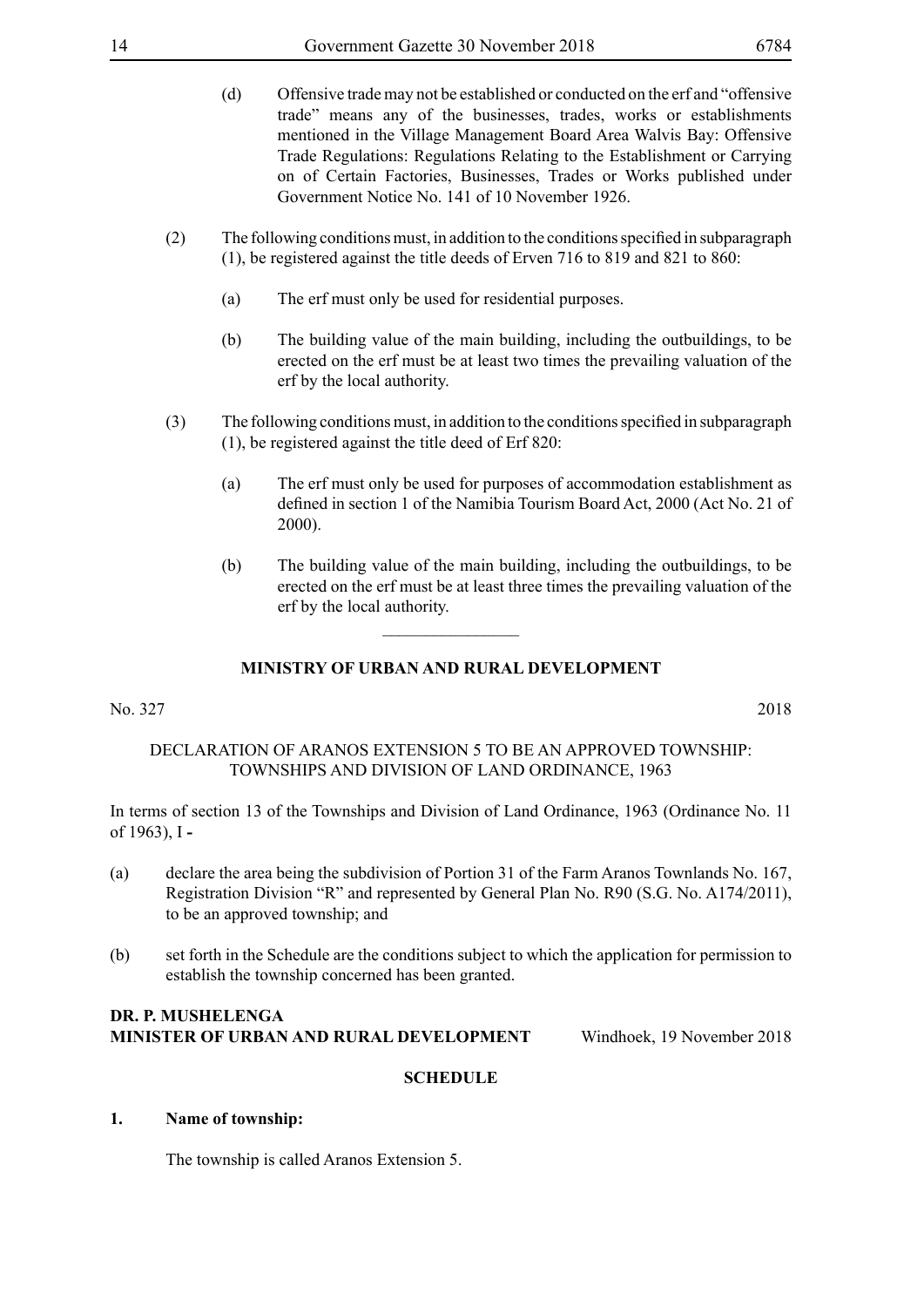#### **2. Composition of township:**

The township comprises of 267 erven numbered 394 to 660 and the remainder streets as indicated on the General Plan No. R90 (S.G. No. A174/2011).

#### **3. Conditions of title:**

The following conditions must be registered in favour of the local authority against the title deeds of all erven:

- (a) The erf must only be used or occupied for purposes which are in accordance with, and the use or occupation of the erf must at all times be subject to, the provisions of the Aranos Town Planning Scheme prepared and approved in terms of the Town Planning Ordinance, 1954 (Ordinance No. 18 of 1954).
- (b) The building value of the main building, excluding the outbuildings, to be erected on the erf must be at least four times the prevailing valuation of the erf.

### **MINISTRY OF URBAN AND RURAL DEVELOPMENT**

 $\frac{1}{2}$ 

No. 328 2018

#### DECLARATION OF ARANOS EXTENSION 6 TO BE AN APPROVED TOWNSHIP: TOWNSHIPS AND DIVISION OF LAND ORDINANCE, 1963

In terms of section 13 of the Townships and Division of Land Ordinance, 1963 (Ordinance No. 11 of 1963), I **-**

- (a) declare the area situated on Portion 53 of the farm Aranos Townlands No. 167, Registration Division "R" and represented by General Plan No. R91 (S.G. No. A178/2011), to be an approved township; and
- (b) set forth in the Schedule are the conditions subject to which the application for permission to establish the township concerned has been granted.

#### **DR. P. MUSHELENGA MINISTER OF URBAN AND RURAL DEVELOPMENT** Windhoek, 19 November 2018

#### **SCHEDULE**

#### **1. Name of township:**

The township is called Aranos Extension 6.

#### **2. Composition of township:**

The township comprises of 225 erven numbered 661 to 814, 857 to 927 and the remainder streets as indicated on the General Plan No. R91 (S.G. No. A178/2011).

#### **3. Reservation of erven:**

- (a) Erf 918 is reserved for the State, for general administration purposes; and
- (b) Erven 727, 729, 758, 773, 741, 744, 793, 808, 863, 882 and 905 are reserved for the local authority, for general administration purposes.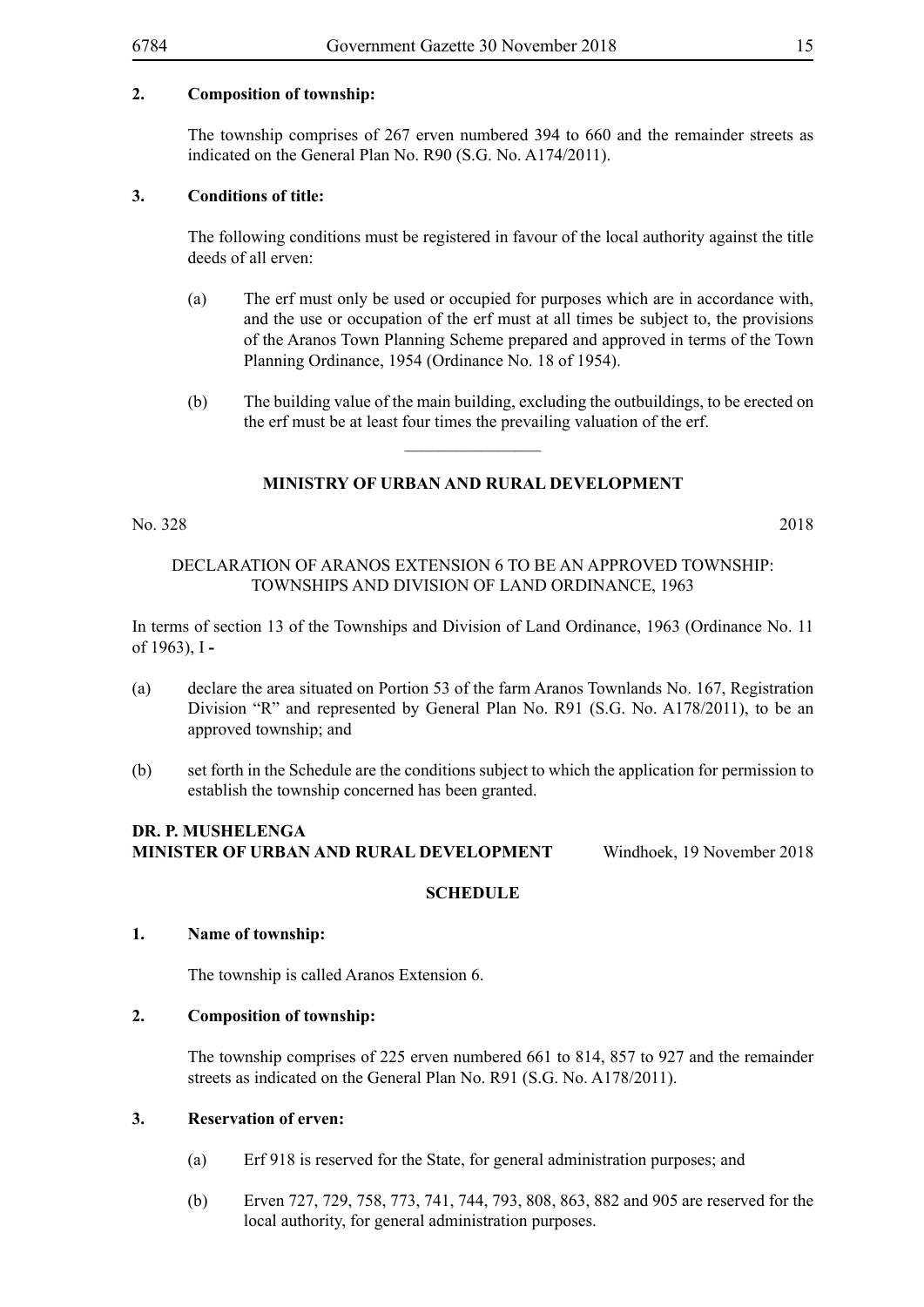#### **4. Conditions of title:**

The following conditions must be registered in favour of the local authority against the title deeds of all erven, except the erven referred to in paragraph 3:

- (a) The erf must only be used or occupied for purposes which are in accordance with, and the use or occupation of the erf must at all times be subject to, the provisions of the Aranos Town Planning Scheme prepared and approved in terms of the Town Planning Ordinance, 1954 (Ordinance No. 18 of 1954).
- (b) The building value of the main building, excluding the outbuildings, to be erected on the erf must be at least four times the prevailing valuation of the erf.

#### **MINISTRY OF URBAN AND RURAL DEVELOPMENT**

 $\frac{1}{2}$ 

#### No. 329 2018

#### DECLARATION OF KEETMANSHOOP EXTENSION 3 TO BE AN APPROVED TOWNSHIP: TOWNSHIPS AND DIVISION OF LAND ORDINANCE, 1963

In terms of Section 13 of the Townships and Division of Land Ordinance, 1963 (Ordinance No. 11 of 1963), I -

- (a) declare the area situated on Erf 2023 Keetmanshoop, Registration Division "T" in Karas Region, as indicated on General Plan No. T110 (SG. No. A 446/2008) to be an approved township; and
- (b) set forth in the Schedule the conditions subject to which the application for permission to establish the township concerned has been granted.

#### **DR. P. MUSHELENGA MINISTER OF URBAN AND RURAL DEVELOPMENT** Windhoek, 19 November 2018

#### **SCHEDULE**

#### **1. Name of township:**

The township is called Keetmanshoop Extension 3.

#### **2. Composition of township:**

The township comprises of 259 erven numbered 2025 to 2283 and the remainder streets as indicated on General Plan No. T110(SG. No. A 446/2008).

#### **3. Reservation of erven:**

Erven 2282 to 2283 are reserved for the Local Authority for public open spaces.

#### **4. Conditions of title:**

The following conditions must be registered in favour of the Local Authority against the title deeds of all erven, except the erven referred to in paragraph 3: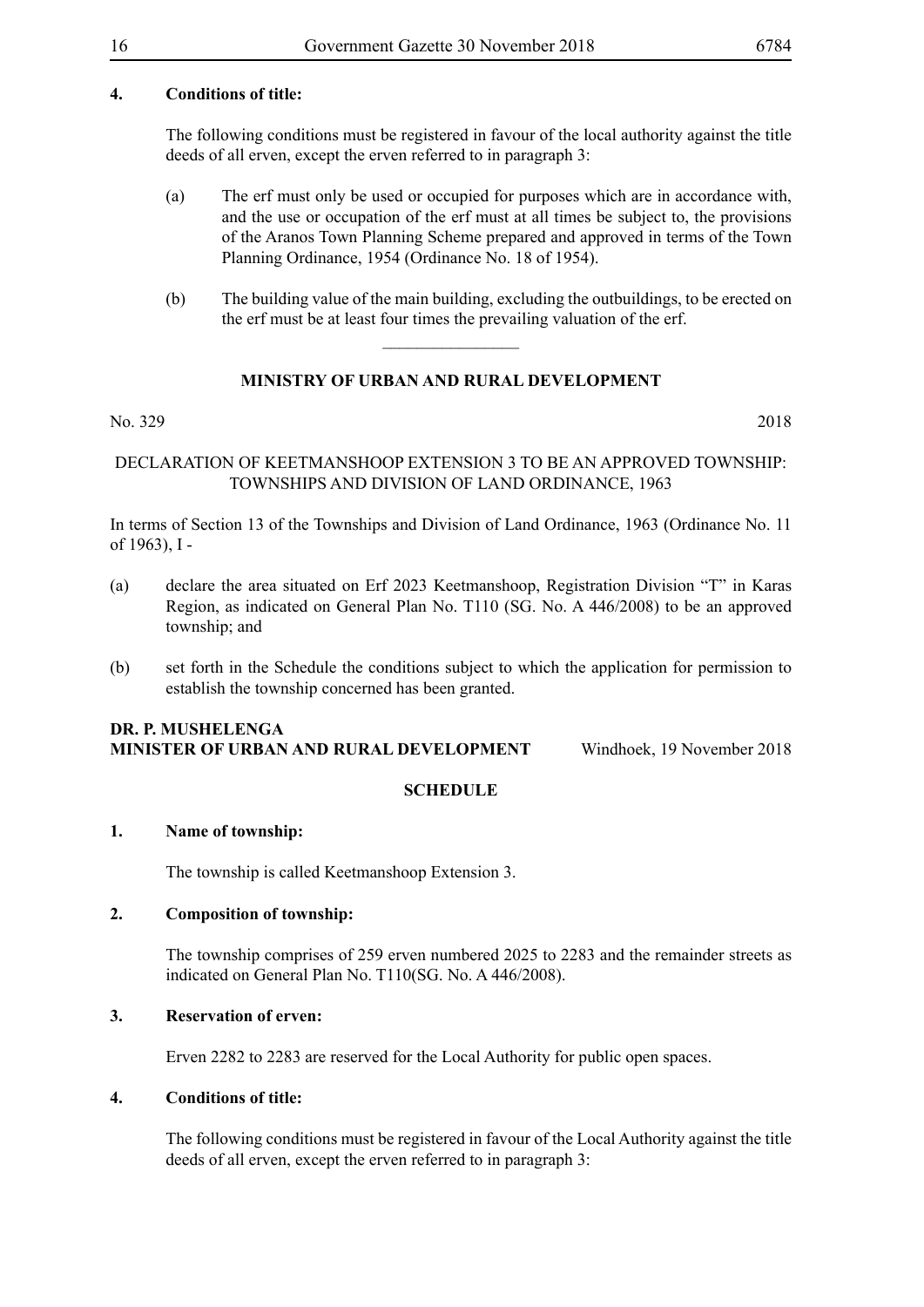- (a) The erf must be used or occupied for purposes which are in accordance with, and the use or occupation of the erf must at all times be subject to, the provisions of the Keetmashoop Town Planning Scheme prepared and approved in terms of the Town Planning Ordinance, 1954 (Ordinance No. 18 of 1954).
- (b) The building value of the main building, including the outbuilding to be erected on the erf, must be at least four times the prevailing valuation of the erf.

 $\overline{\phantom{a}}$  , where  $\overline{\phantom{a}}$ 

#### No. 330 2018

#### DECLARATION OF KHOAEB EXTENSION 3 TO BE AN APPROVED TOWNSHIP: TOWNSHIPS AND DIVISION OF LAND ORDINANCE, 1963

In terms of section 13 of the Townships and Division of Land Ordinance, 1963 (Ordinance No. 11 of 1963), I declare the area situated on Portion 11 of Farm Swaps No. 755, Registration Division "B" and represented by the General Plan No. B263 (SG. No. A561/2011) to be an approved township.

The conditions, subject to which the application for permission to establish the township concerned has been granted, are set out in the Schedule in terms of the said section 13.

#### **DR. P. MUSHELENGA MINISTER OF URBAN AND RURAL DEVELOPMENT** Windhoek, 19 November 2018

#### **SCHEDULE**

#### **1. Name of township**

The township is Khoaeb Extension 3.

#### **2. Composition of township**

The township comprises of 297 erven numbered 832 to 1128 and the remainder streets as indicated on General Plan No. B263 (SG. No. A561/2011).

#### **3. Reservation of erven:**

The following are reserved for the Local Authority:

- (a) Erf 1056 for general administrative purpose;
- (b) Erven 1121 to 1126 for public open space purposes; and
- (c) Erven 1127 and 1128 for street purposes.

#### **4. Conditions of title:**

The following conditions must be registered in favour of the Local Authority against the title deeds of all erven, except the erven referred to in paragraph 3: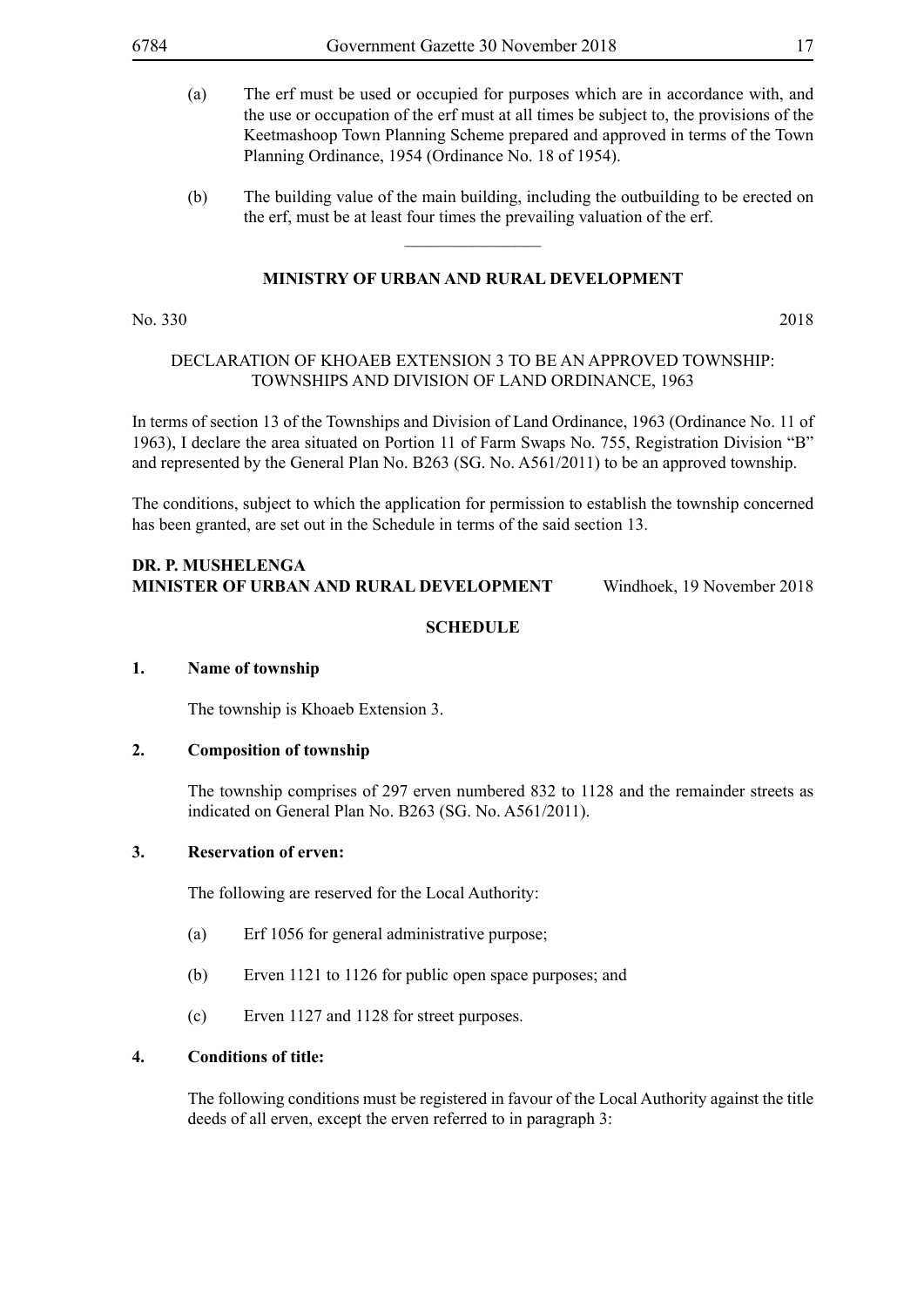- (a) The erf must be used or occupied for purposes which are in accordance with, and the use or occupation of the erf must at all times be subject to, the provisions of the Otavi Town Planning Scheme prepared and approved in terms of the Town Planning Ordinance, 1954 (Ordinance No. 18 of 1954).
- (b) The building value of the main building, including the outbuildings, to be erected on the erf must be at least four times the prevailing valuation of the erf.

 $\overline{\phantom{a}}$  , where  $\overline{\phantom{a}}$ 

#### No. 331 2018

#### DECLARATION OF KAISOSI EXTENSION 10 TO BE AN APPROVED TOWNSHIP: TOWNSHIPS AND DIVISION OF LAND ORDINANCE, 1963

In terms of section 13 of the Townships and Division of Land Ordinance, 1963 (Ordinance No. 11 of 1963), I -

- (a) declare the area situated on Portion 117 of the Farm Rundu Townlands No. 1329, Registration Division "B" Kavango East Region, and represented by the General Plan No. B316 (S.G No. A179/2017), to be an approved township; and
- (b) set forth in the Schedule the conditions subject to which the application for permission to establish the township concerned has been granted.

### **DR. P. MUSHELENGA MINISTER OF URBAN AND RURAL DEVELOPMENT** Windhoek, 19 November 2018

#### **SCHEDULE**

#### **1. Name of township:**

The township is called Kaisosi Extension 10.

#### **2. Composition of township:**

The township comprises 339 erven numbered 3239 to 3577 and the remainder streets as indicated on General Plan B316.

#### **3. Reservation of erven:**

The following erven are reserved for the local authority:

- (a) Erf 3303 is reserved for general administrative purposes; and
- (b) Erf 3577 is reserved for public open space purposes.

#### **4. Conditions of title:**

(1) The following conditions must be registered in favour of the local authority against the title deeds of all erven, except the erven referred to in paragraph 3 and Erven 3301, 3504 and 3505: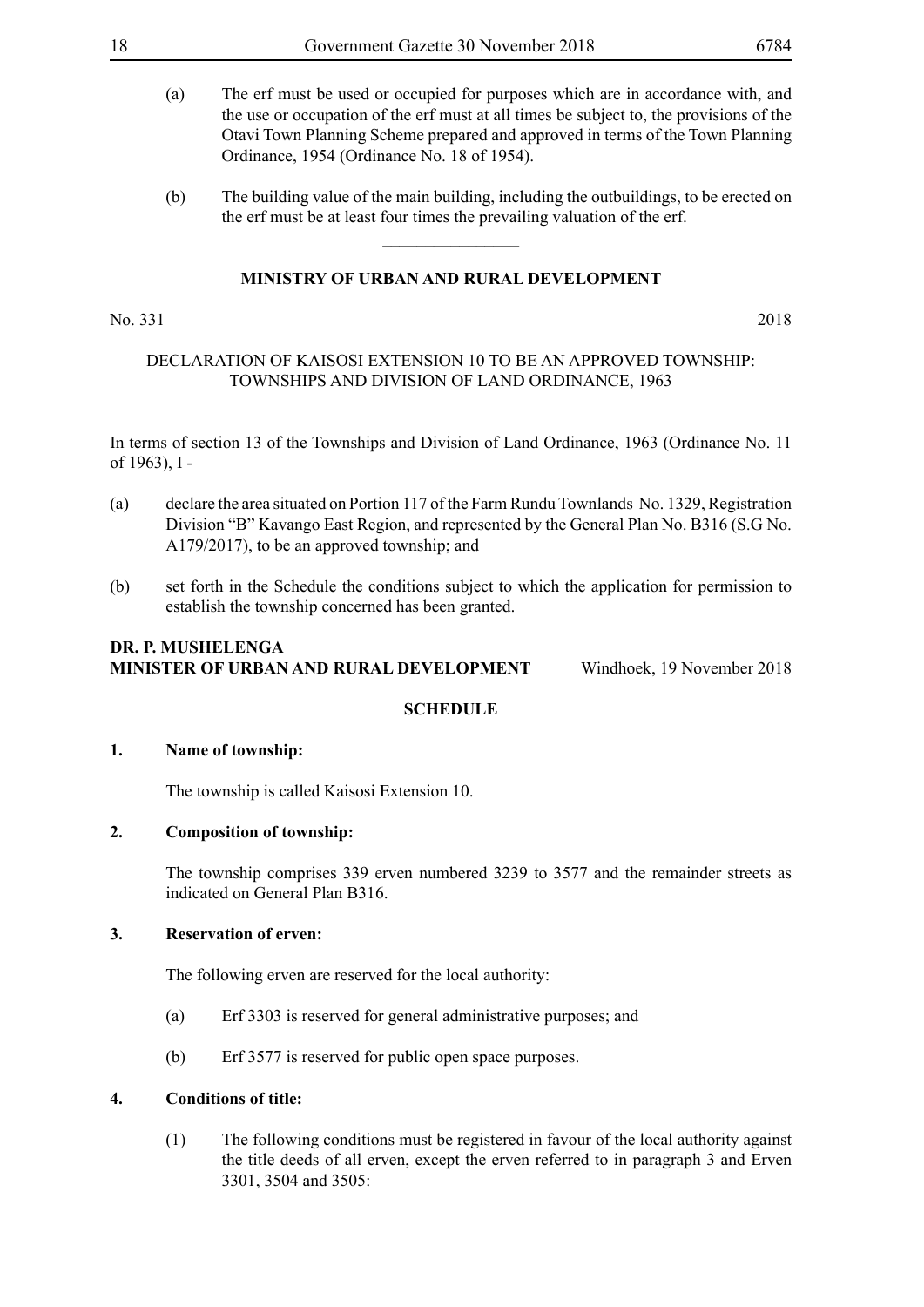- (a) The erf must only be used or occupied for purposes which are in accordance with, and the use or occupation of the erf must at all times be subject to, the provisions of the Rundu Town Planning Scheme prepared and approved in terms of the Town Planning Ordinance, 1954 (Ordinance No. 18 of 1954); and
- (b) The building value of the main building, including the outbuildings, to be erected on the erf must be at least four times the prevailing valuation of the erf.
- (2) The following conditions must be registered in favour of the local authority against the title deeds of Erven 3301, 3504 and 3505:
	- (a) The erf must only be used or occupied for purposes which are in accordance with, and the use or occupation of the erf must at all times be subject to, the provisions of the Rundu Town Planning Scheme prepared and approved in terms of the Town Planning Ordinance, 1954 (Ordinance No. 18 of 1954); and
	- (b) The building value of the main building, including the outbuildings, to be erected on the erf must be at least equal to the prevailing valuation of the erf.

#### **MINISTRY OF WORKS AND TRANSPORT**

 $\overline{\phantom{a}}$  , where  $\overline{\phantom{a}}$ 

No. 332 2018

#### PROPOSAL THAT MAIN ROAD 72 BE RECLASSIFIED AS A TRUNK ROAD (NUMBER 15/2): DISTRICTS OF GROOTFONTEIN AND TSUMEB

In terms of section 20(1)(e) of the Roads Ordinance, 1972 (Ordinance 17 of 1972), it is hereby made known that the Roads Authority on behalf of the Permanent Secretary: Works and Transport proposes that, in the districts of Grootfontein and Tsumeb, the classification of main road 72 described in the Schedule and shown on sketch-map P2372 by the symbols A-B-C-D-EF-G-H, be changed to that of a trunk road (number 15/2).

A copy of this notice and the said sketch-map on which the road to which the proposal refers and other proclaimed, minor and private roads in the area are shown, shall for the full period of 30 days, mentioned below, lie open to inspection at the offices of the Roads Authority, Windhoek, and the Chief Engineering Technician, Roads Authority, Grootfontein, during normal office hours.

Every person having any objection to the above-mentioned proposal is hereby commanded to lodge his or her objection in writing, with the grounds upon which it is based clearly and specifically therein stated, with the Liaison Officer: Roads Boards, Private Bag 12030, Ausspannplatz, within a period of 30 days from the date of publication of this notice.

#### **SCHEDULE**

From a point (A on sketch-map P2372) at the junction of trunk road 8/1 on the farm Remainder of Raeburn 789 in the district of Grootfontein generally north-north-westwards across the said farm and the farms Portion 1 of Raeburn 789, Portion 14 of Grootfontein Townlands 814, Grootfontein Townlands 814, Seiderap 1127, Andorra 1148, Portion 2 of Shamalindi 810, St.Andrews 1161 to a point (B on sketch-map P2372) on the last-mentioned farm; thence generally north-northwestwards across the last-mentioned farm and the farms Gemboklaagte 11, Farkfontein 10 to a point (C on sketch-map P2372) on the last-mentioned farm; thence generally westwards across the last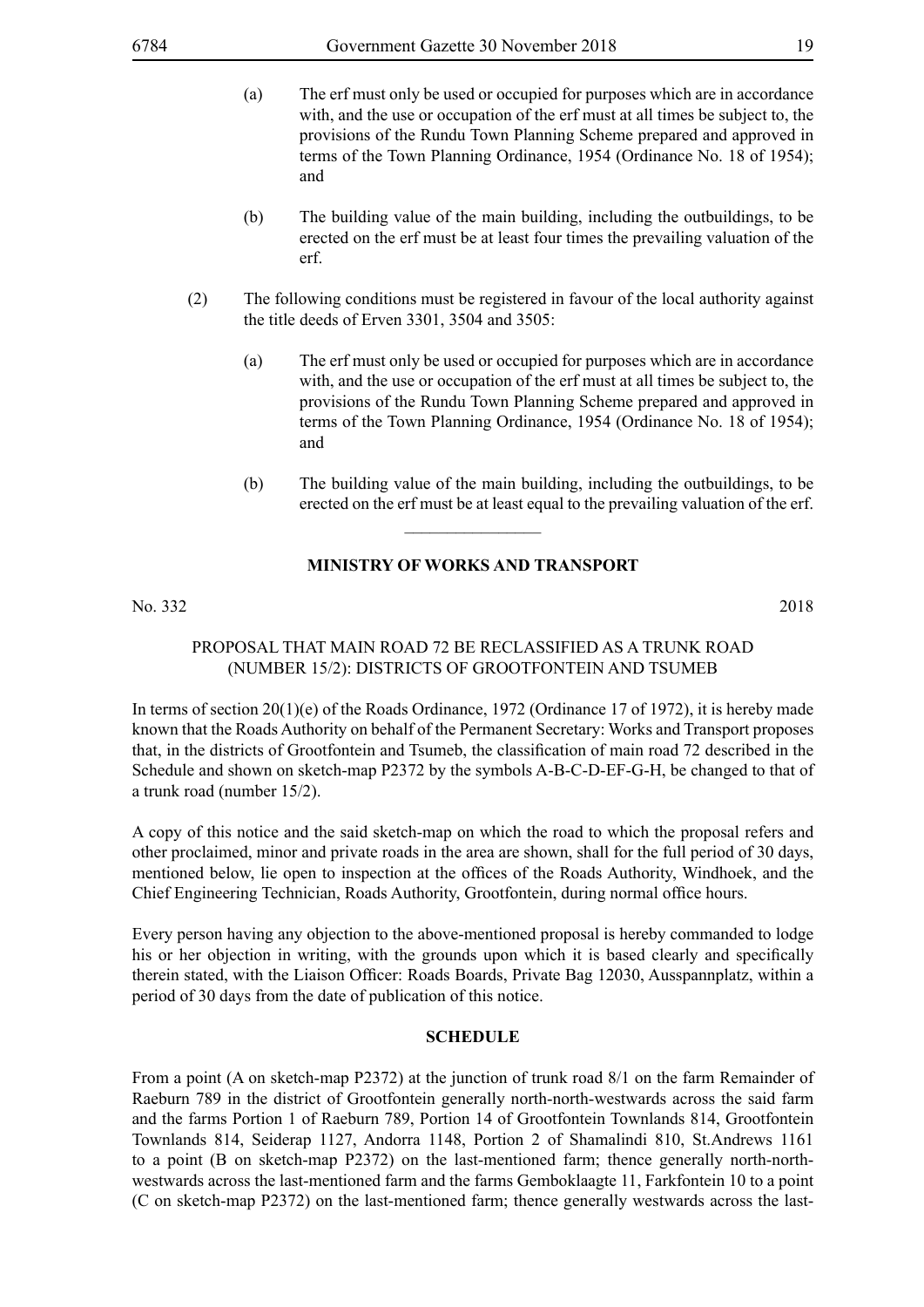mentioned farm to a point (D on sketch-map P2372) on the last-mentioned farm; thence generally north-north-westwards and more and more north-westwards across the last-mentioned farm and the farms Olifantsfontein 9, Toggenberg 1255, Annshope 532, St Hubertus 534 and Hurisib 533 to a point (E on sketch-map P2372) on the last-mentioned farm; thence generally north-westwards across the last-mentioned farm, the common boundary of the districts of Grootfontein and Tsumeb, the farms Chicago 682, Cherbourg 681, Castries 680, Calcuta 679, Rooiplaas 772 and the consolidated Tsumor 761 to a point (F on sketch-map P2372) on the last-mentioned farm; thence generally westnorth-westwards and more and more westwards across the last-mentioned farm to a point (G on sketch-map P2370) on the last-mentioned farm; thence generally westwards and more and more west-north-westwards across the last-mentioned farm and the farm Tsumeb Townlands 737 to a point (H on sketch-map P2370) at the junction with trunk roads 1/9, 1/10 and 15/1 on the last-mentioned farm.

#### **MINISTRY OF WORKS AND TRANSPORT**

 $\overline{\phantom{a}}$  , where  $\overline{\phantom{a}}$ 

No. 333 2018

#### APPLICATION THAT A DISTRICT ROAD (NUMBER 458) BE PROCLAIMED: DISTRICT OF KEETMANSHOOP

In terms of section  $16(1)(a)(ii)$  of the Roads Ordinance, 1972 (Ordinance 17 of 1972), it is hereby made known that application has been made to the Chairperson of the Roads Board of Karas West that the road described in the Schedule and shown on sketch-map P2378 by the symbols AB-C-D-E-F-G-H, be declared a proclaimed district road (number 458).

A copy of this notice and the said sketch-map on which the road to which the application refers and other proclaimed, minor and private roads in the area are shown, shall for the full period of 30 days, mentioned below, lie open to inspection at the offices of the Roads Authority, Windhoek, and the Chief Engineering Technician of the Roads Authority, Keetmanshoop, during normal office hours.

Every person having any objection to the above-mentioned application is hereby commanded to lodge his or her objection in writing, with the grounds upon which it is based clearly and specifically therein stated, with the Liaison Officer: Roads Boards, Private Bag 12030, Ausspannplatz, within a period of 30 days from the date of publication of this notice.

#### **SCHEDULE**

From a point (A on sketch-map P2378) at the junction with trunk road 4/1 on the farm Remainder of Portion 1 of Eppenau 123 generally northwards and more and more west-northwestwards across the said farm to a point (B on sketch-map P2378) on the said farm; thence generally north-northwestwards across the said farm and the farm Remainder of Schlangkopf 124 to a point (C on sketchmap P2378) on the last-mentioned farm; thence generally northwards across the last-mentioned farm and the farm Remainder of Neckartal 1 to a point (D on sketch-map P2378) on the last-mentioned farm; thence generally north-north-westwards across the last-mentioned farm to a point (E on sketchmap P2378) on the last-mentioned farm; thence generally north-north-westwards across the lastmentioned farm and the farm Farm 170 (Berseba Reserve) to a point (F on sketch-map P2378) on the last-mentioned farm; thence generally westwards across the last-mentioned farm to a point (G on sketch-map P2378) on the last-mentioned farm; thence generally south-south-eastwards across the last-mentioned farm to a point (H on sketch-map P2378) near the Neckartal Dam Wall.

 $\overline{\phantom{a}}$  , where  $\overline{\phantom{a}}$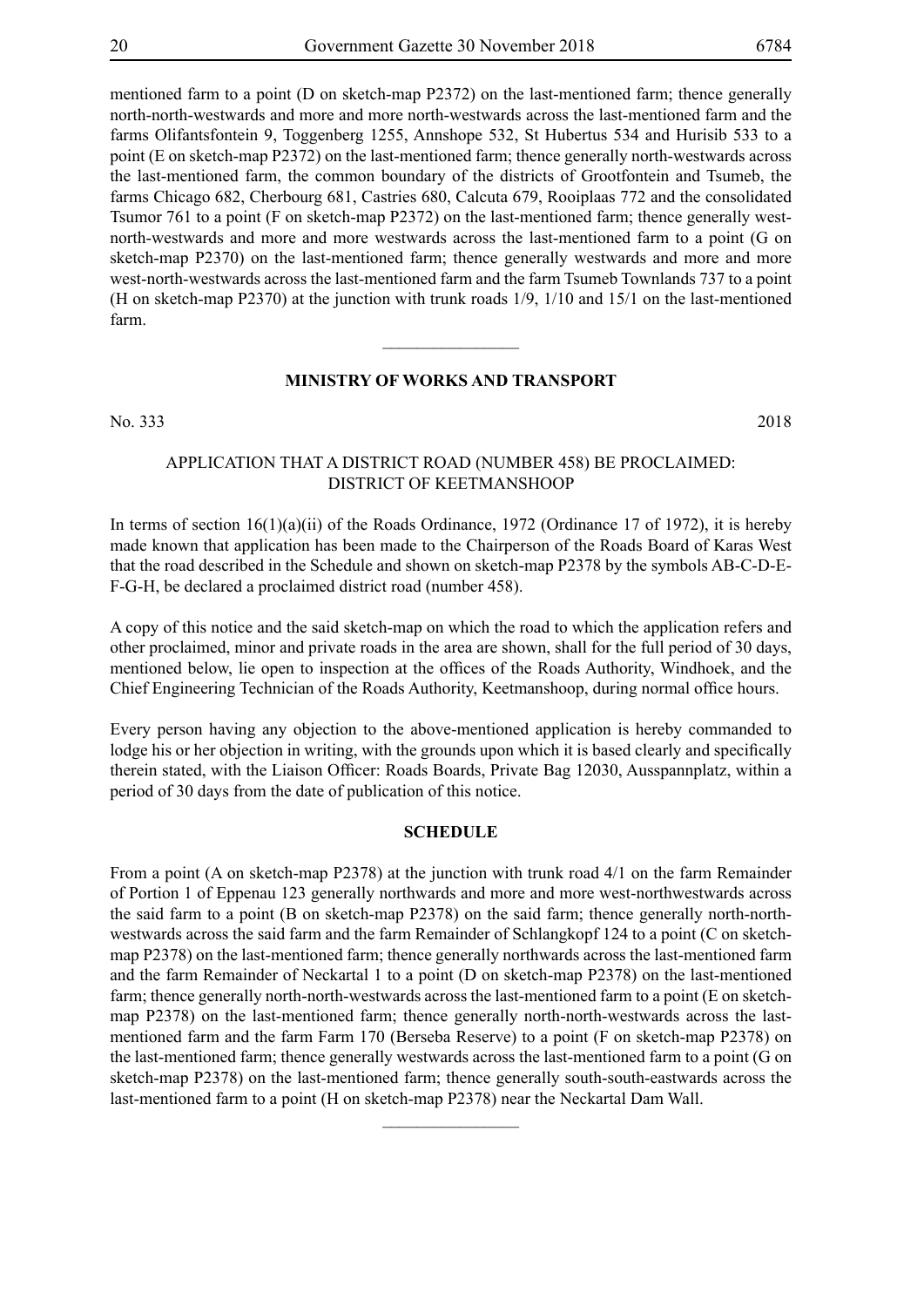#### **MINISTRY OF MINES AND ENERGY**

#### No. 334 2018

#### CALLING FOR REPRESENTATIONS IN OPPOSITION TO APPLICATIONS MADE TO MINERALS ANCILLARY RIGHTS COMMISSION: MINERALS (PROSPECTING AND MINING) ACT, 1992

In terms of subsection (3) of section 109 of the Minerals (Prospecting and Mining) Act, 1992 (Act No. 33 of 1992), it is made known that -

- (a) the person, whose name is set out in the second column of the Table, directly opposite the date set out in the first column for the applicable hearing of representations, and who is a holder of the licence specified opposite that name in the third column, has in terms of subsection (1) of that section applied to the Minerals Ancillary Rights Commission for the granting of the rights mentioned in the fourth column in respect of the land described in the fifth column of the that Table;
- (b) any interested person who wishes to oppose an application referred to in paragraph (a) must deliver written representations and three copies of the representations to the Secretary of the Minerals Ancillary Rights Commission: Ministry of Mines and Energy, 1 Aviation Road, Windhoek, 1<sup>st</sup> Floor, Room 109, or must send such written representations and such copies of the representations by registered mail for the attention of the Secretary of the Minerals Ancillary Rights Commission to Private Bag 13297, Windhoek, and such delivered or sent representations must reach the Secretary on or before 5 December 2018;
- (c) the Commission will hear representations submitted to it under paragraph (b) in the Boardroom of Ministry of Mines and Energy Building, 1 Aviation Road, Windhoek, 2<sup>nd</sup> Floor, Room 221 during the period commencing on 13 December 2018 from 09h00 until 16h30; and
- (d) any person whose interests may be prejudicially affected by the granting of the rights mentioned in the Table below may appear before the Minerals Ancillary Rights Commission personally or through a legal representative during the period referred to in paragraph (c).

#### **E. SHIKONGO CHAIRMAN MINERALS ANCILLARY RIGHTS COMMISSION** Windhoek, 21 November 2018

#### **TABLE**

| Column 1         | Column 2                     | Column 3                                        | Column 4                                                                                                                        | Column 5                                                                      |
|------------------|------------------------------|-------------------------------------------------|---------------------------------------------------------------------------------------------------------------------------------|-------------------------------------------------------------------------------|
| Date of Hearing  | Name of<br>Licence<br>Holder | <b>Type of Licence</b>                          | <b>Nature of rights</b><br>required                                                                                             | <b>Description of</b><br>land in respect of<br>which the right is<br>required |
| 13 December 2018 | Stephanus<br>Gariseb         | Non-Exclusive<br>Prospecting<br>Licence No.6071 | Right under<br>section $109(1)(a)$<br>to enter upon land<br>in order to carry<br>on operations<br>authorized by<br>such licence | Farm: Djab No. 26<br>Region: Hardap<br>Reg. Division: M                       |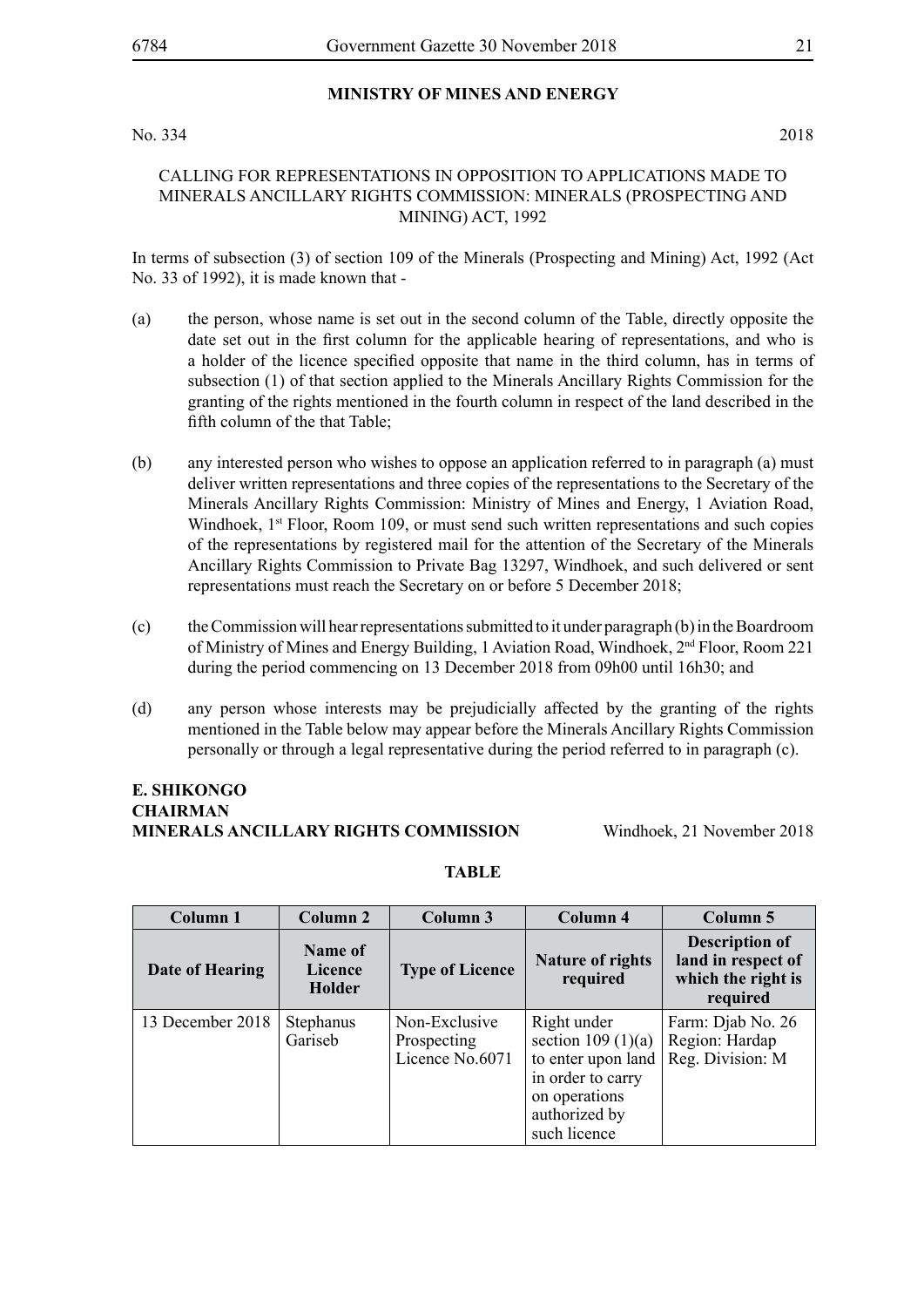| 13 December 2018 | Stephanus<br>Gariseb                         | Non-Exclusive<br>Prospecting<br>Licence No. 6071    | Right under<br>section $109(1)(a)$<br>to enter upon land<br>in order to carry<br>on operations<br>authorized by<br>such licence | Farm: Hohenheim<br>No. 24<br>Region: Hardap<br>Reg. Division: M           |
|------------------|----------------------------------------------|-----------------------------------------------------|---------------------------------------------------------------------------------------------------------------------------------|---------------------------------------------------------------------------|
| 13 December 2018 | Stephanus<br>Gariseb                         | Non-Exclusive<br>Prospecting<br>Licence No. 6071    | Right under<br>section $109(1)(a)$<br>to enter upon land<br>in order to carry<br>on operations<br>authorized by<br>such licence | Farm: Friedental<br>No. 922<br>Region: Khomas<br>Reg. Division: K         |
| 13 December 2018 | <b>JFA</b><br>Investment<br>CC               | Exclusive<br>Prospecting<br>Licence No. 4928        | Right under<br>section $109(1)(a)$<br>to enter upon land<br>in order to carry<br>on operations<br>authorized by<br>such licence | Farm: Habis<br>No.71<br>Region: Erongo<br>Reg. Division: H                |
| 13 December 2018 | Elizabeth<br>Goeieman                        | Non-Exclusive<br>Prospecting<br>Licence No.<br>7849 | Right under<br>section $109(1)(a)$<br>to enter upon land<br>in order to carry<br>on operations<br>authorized by<br>such licence | Farm: Betta<br>No. 110<br>Region: Hardap<br>Reg. Division: P              |
| 13 December 2018 | Thomas H<br>Shipanga                         | Non-Exclusive<br>Prospecting<br>Licence No.<br>8036 | Right under<br>section $109(1)(a)$<br>to enter upon land<br>in order to carry<br>on operations<br>authorized by<br>such licence | Farm: Kamsimba<br>Lodge<br>Region: Erongo<br>Reg. Division: H             |
| 13 December 2018 | <b>Black Rock</b><br>Natural<br>Resources CC | Non-Exclusive<br>Prospecting<br>Licence No. 7797    | Right under<br>section $109(1)(a)$<br>to enter upon land<br>in order to carry<br>on operations<br>authorized by<br>such licence | Farm: Rehoboth<br>Townlands No. 302<br>Region: Hardap<br>Reg. Division: M |
| 13 December 2018 | Josef<br>Gamibeb                             | Non-Exclusive<br>Prospecting<br>Licence No.<br>2037 | Right under<br>section $109(1)(a)$<br>to enter upon land<br>in order to carry<br>on operations<br>authorized by<br>such licence | Farm: Swart Krans<br>No. 224<br>Region: Hardap<br>Reg. Division: M        |
| 13 December 2018 | Falco Eumir<br>Arthur<br>Gruner              | Non-Exclusive<br>Prospecting<br>Licence No.<br>7169 | Right under<br>section $109(1)(a)$<br>to enter upon land<br>in order to carry<br>on operations<br>authorized by<br>such licence | Farm: Dorsrivier<br>No. 15<br>Region: Erongo<br>Reg. Division H           |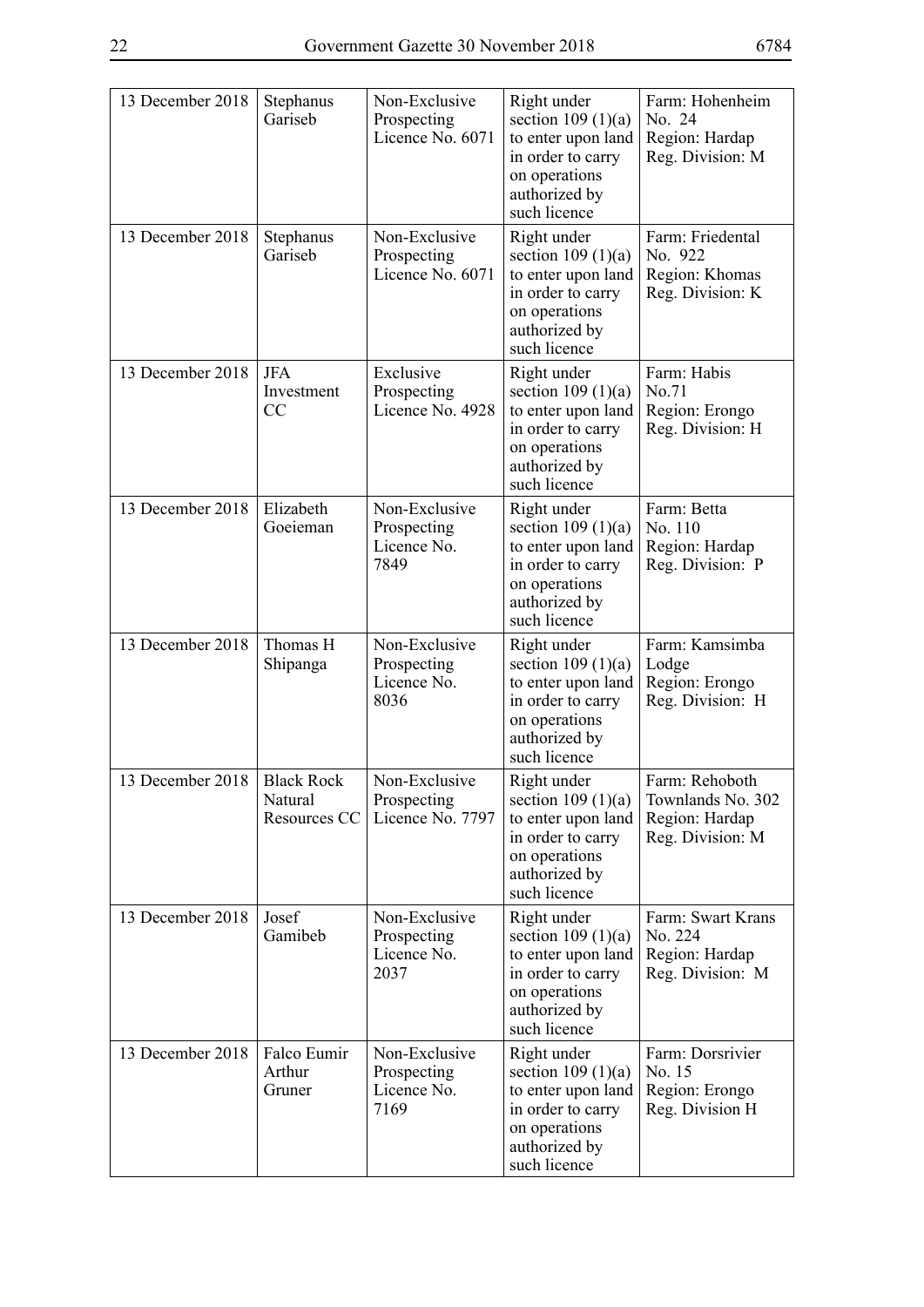| 13 December 2018 | <b>Thomas</b><br>Afrikaner                           | Non-Exclusive<br>Prospecting<br>Licence No. 8090 | Right under<br>section $109(1)(a)$<br>to enter upon land<br>in order to carry<br>on operations<br>authorized by<br>such licence  | Farm: Ubib<br>No. 76 / Tsawises<br>No. 95<br>Region: Erongo<br>Reg. Division: H |
|------------------|------------------------------------------------------|--------------------------------------------------|----------------------------------------------------------------------------------------------------------------------------------|---------------------------------------------------------------------------------|
| 13 December 2018 | <b>Alfons Gertze</b>                                 | Non-Exclusive<br>Prospecting<br>Licence No. 5761 | Right under<br>section $109(1)(a)$<br>to enter upon land<br>in order to carry<br>on operations<br>authorized by<br>such licence  | Farm: Witputs<br>No. 258<br>Region: Karas<br>Reg. Division: T                   |
| 13 December 2018 | Osin Namibia<br>Minerals<br>Exploration<br>(Pty) Ltd | Exclusive<br>Prospecting<br>Licence No. 5678     | Right under<br>section 109 $(1)(a)$<br>to enter upon land<br>in order to carry<br>on operations<br>authorized by<br>such licence | Farm: Epako (Safari<br>Lodge) No. 38<br>Region: Erongo<br>Reg. Division: C      |
| 13 December 2018 | <b>Edward Teek</b>                                   | Non-Exclusive<br>Prospecting<br>Licence No. 3717 | Right under<br>section $109(1)(a)$<br>to enter upon land<br>in order to carry<br>on operations<br>authorized by<br>such licence  | Farm: Kanubeb<br>No. 258<br>Region: Khomas<br>Reg. Division: K                  |

## **General Notices**

 $\overline{\phantom{a}}$  , where  $\overline{\phantom{a}}$ 

### **HELAO NAFIDI TOWN COUNCIL**

No. 675 2018

#### NOTICE OF A VACANCY

Notice is hereby given in terms of section 13(3) of the Local Authorities Act, 1992 (Act No. 23 of 1992) as amended, that a vacancy has occurred within HELAO NAFIDI TOWN COUNCIL with the resignation of Councillor Vilho Shimuoshili from the Council with effect from 9 August 2018.

Henceforth, the Rally for Democracy and Progress (RDP) is hereby requested to, in terms of Section 13(4)(a) of the said Act, nominate any member on the election list compiled in respect of the previous election of the Local Authority Council within three (3) months from the date of publication of this notice in the *Gazette.*

 $\frac{1}{2}$ 

**I. N. IPINGE CHIEF EXECUTIVE OFFICER**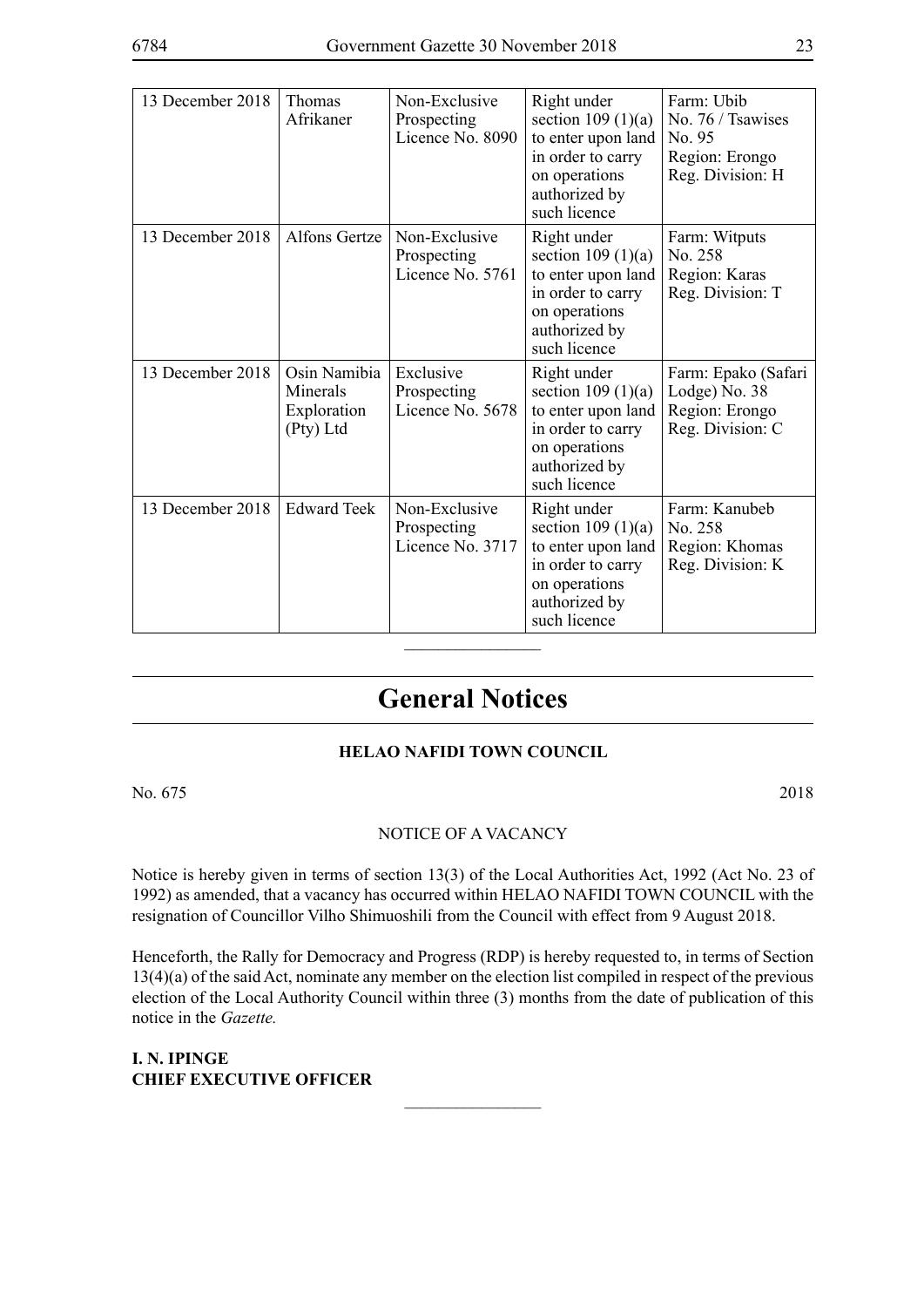No. 676 2018

#### ESTABLISHMENT OF TOWNSHIPS: GREEN VALLEY AND GREEN VALLEY EXTENSIONS 1 TO 5

Notice is hereby given in terms of Section 5(5) of the Townships and Division of Land Ordinance, 1963 (Ordinance No. 11 of 1963), that application has been made for the establishment of the townships **Green Valley and Green Valley Extensions 1 to 5** situated on Portions 4 to 9 (portions of Portion 3) of Farm 37, Walvis Bay and that the application is laying open for inspection at the Office of the Ministry of Urban and Rural Development: Division: Planning, 2nd Floor Room 241, GRN Office Park in Windhoek, the Office of the Surveyor-General in Windhoek, and at the Town Planning Section, Room 101, Walvis Bay Municipal Council.

Any person who wishes to object to the application or who desires to be heard in the matter, may give personal evidence before the Townships Board at the meeting of the Board which will be held on **12 February 2019 at 09:00** at the Namib Conference Hall: Civic Centre Municipal Offices in Walvis Bay or submit written evidence to the Townships Board, Private Bag 13289, Windhoek: Provided that such written evidence shall reach the Secretary of the Townships Board not later than **18 January 2019 before 12:00**.

#### **L.D. UYEPA CHAIRPERSON: TOWNSHIPS BOARD**

#### **NAMIBIA STANDARDS INSTITUTION**

 $\frac{1}{2}$ 

No. 677 2018

#### PUBLIC ENQUIRY NOTICE ON THE SETTING, ESTABLISHING AND ISSUE OF NAMIBIAN STANDARDS INCLUDING THEIR FULL PARTICULARS AND THE DESCRIPTION OF EACH OF THE NAMIBIAN STANDARDS

Pursuant to section 20(4) of the Standards Act, 2005 (Act No. 18 of 2005), the NSI hereby notifies the standards set, established and issued in terms of section  $20(1)(a)$  of the Act as prescribed by Regulation 6 of the Standards Regulations: Standards Act, 2005, appearing in the schedule hereto, to be Draft Namibian Standards and are open for public comments for 30 days with effect from the date of publication of this notice.

#### **SCHEDULE**

| No. |                      | Namibian Standard (NAMS) Particulars and Description of the Namibian Standards        |
|-----|----------------------|---------------------------------------------------------------------------------------|
|     | DNAMS/SANS 585:2018  | The production of frozen fish, marine molluscs,- and products<br>derived therefrom    |
|     | DNAMS/SANS 587: 2017 | Canned fish, canned marine molluscs and canned crustaceans, and<br>products therefrom |

 $\frac{1}{2}$ 

#### **C. WASSERFALL CHIEF EXECUTIVE OFFICER NAMIBIAN STANDARDS INSTITUTION** Windhoek, 13 November 2018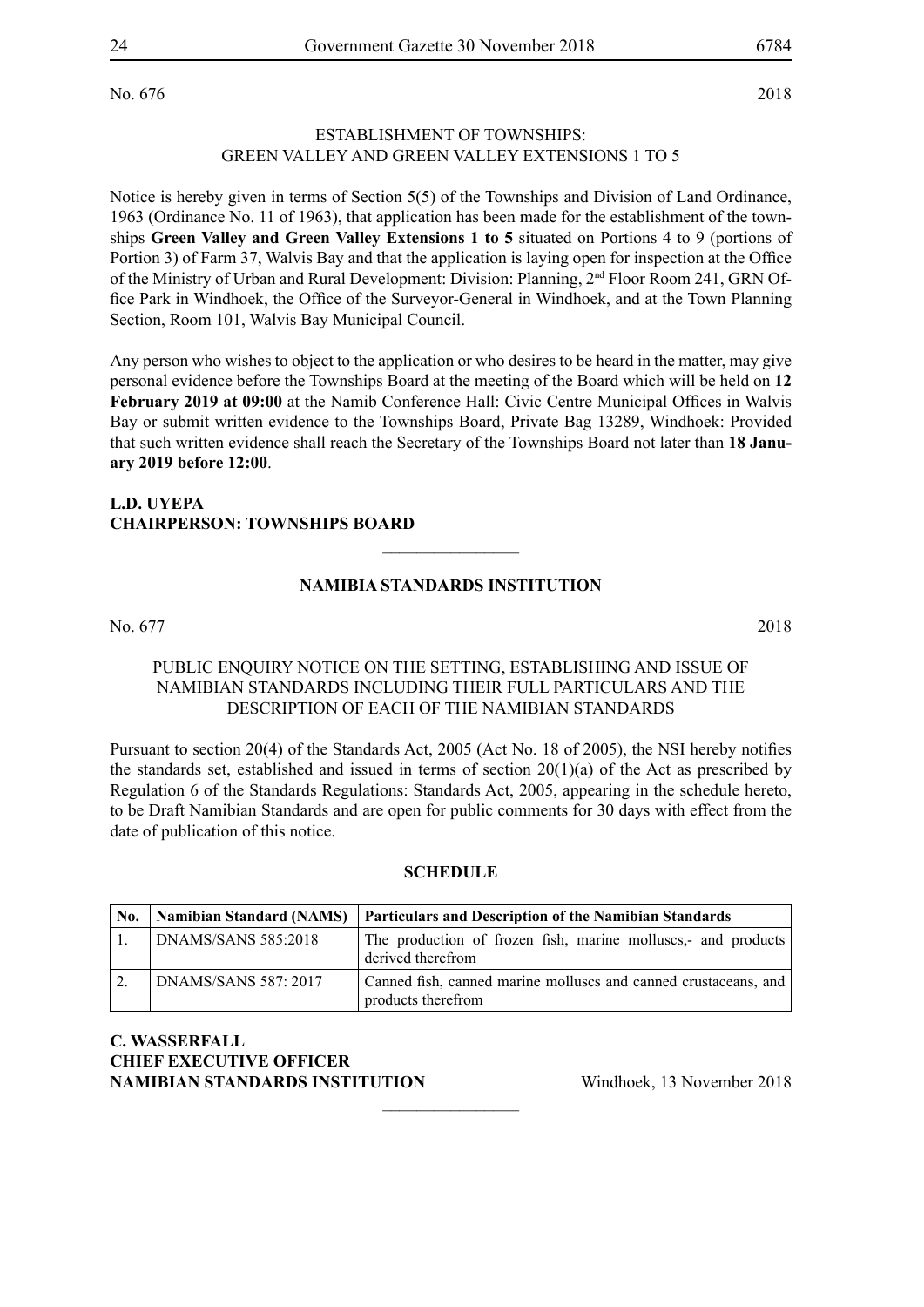#### **CITY OF WINDHOEK**

No. 678 2018

#### PERMANENT CLOSURE OF PORTION A OF ERF 3738, KATUTURA, BARUG STREET AS PUBLIC OPEN SPACE

Notice is hereby given in terms of article 50(1)(a)(ii) of the Local Authorities Act, 1992 (Act No. 23 of 1992) that the City of Windhoek proposes to permanently close the undermentioned portion as indicated on locality plan, which lies for inspection during office hours at the office of the Division: Urban Planning Room 515, Municipal Offices, Independence Avenue.

#### PERMANENT CLOSURE OF PORTION A OF ERF 3738, KATUTURA, BARUG STREET AS "PUBLIC OPEN SPACE". THE PORTION IS APPROXIMATELY 574M<sup>2</sup> IN EXTENT. THE PORTION WILL BE REZONED TO RESIDENTIAL WITH A DENSITY OF 1: 500M<sup>2</sup>

Objections to the proposed closing are to be served on the Secretary: Townships Board, Private Bag 13289, and the Chief Executive Officer, P.O. Box 59, Windhoek, within 14 days after the appearance of this notice in accordance with Article 50(1)(C) of the above Act.

#### **P. VAN RENSBURG STRATEGIC EXECUTIVE URBAN AND TRANSPORT PLANNING**

#### **BANK OF NAMIBIA**

 $\overline{\phantom{a}}$  , where  $\overline{\phantom{a}}$ 

No. 679 2018

#### Statement of Assets and Liabilities As at close of business on 31 October 2018

|                                 |                    | 31-10-2018<br>N\$ | 30-09-2018<br>N\$ |
|---------------------------------|--------------------|-------------------|-------------------|
| <b>ASSETS</b>                   |                    |                   |                   |
| External:                       |                    |                   |                   |
| Rand Cash                       |                    | 42 456 471        | 18 159 141        |
| <b>IMF - SDR Holdings</b>       |                    | 96 745 199        | 94 544 371        |
| <b>IMF</b> - Quota Subscription |                    | 3 369 938 719     | 3 369 938 719     |
| Investments                     | - Rand Currency    | 15 827 496 638    | 16 546 369 810    |
|                                 | - Other Currency   | 16 680 851 743    | 15 734 120 141    |
|                                 | - Interest Accrued | 160 816 611       | 141 578 270       |
| Domestic:                       |                    |                   |                   |
| <b>USD Stock Account</b>        |                    | 171 757           | 23 3 5 8          |
| Currency Inventory Account      |                    | 45 597 230        | 48 414 531        |
| Loans and Advances:             | Other              | 499 964 615       | 211 093 233       |